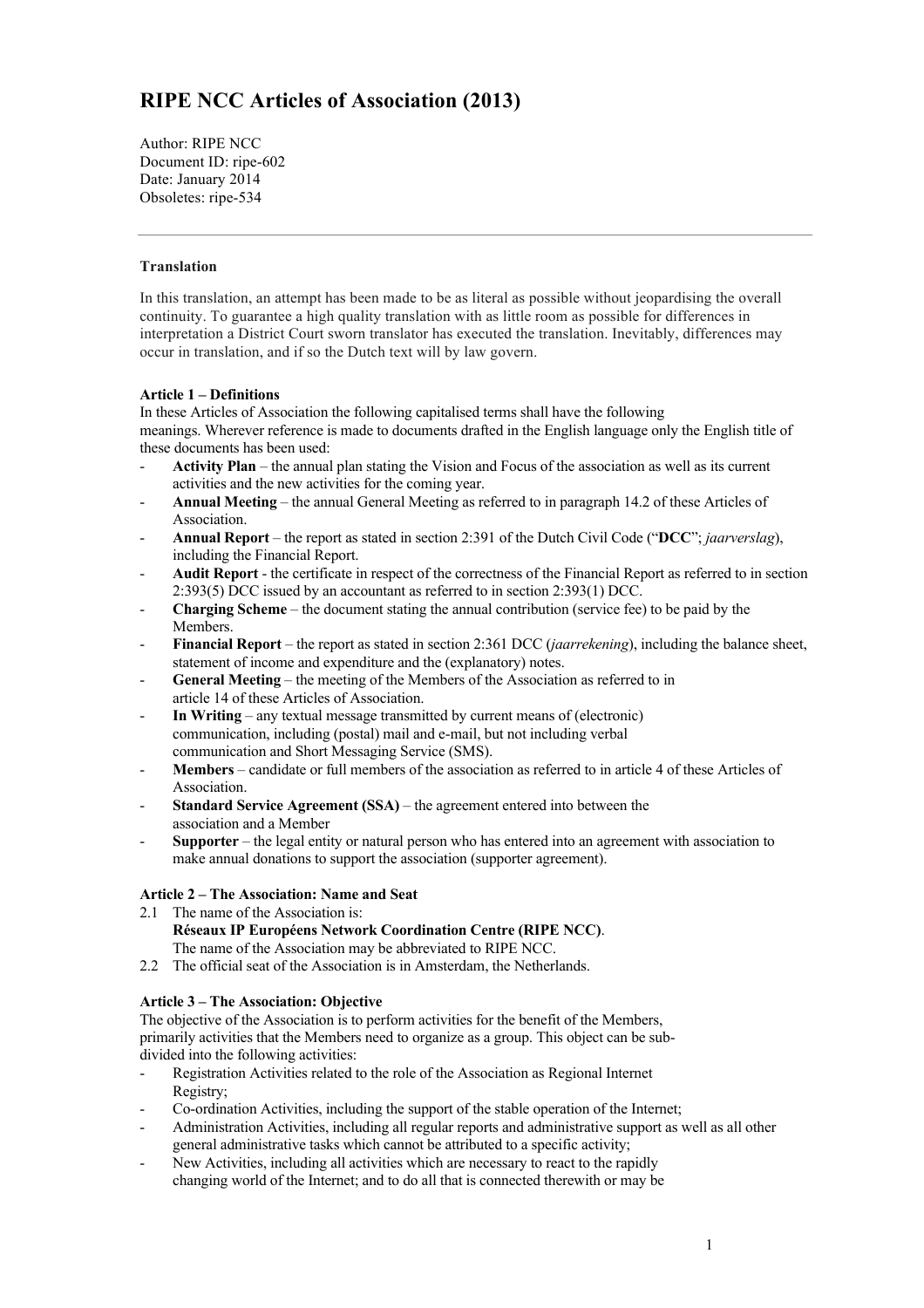conducive thereto, all this in the widest sense of the word. Making profit is not an object of the Association.

# **Article 4 – Membership: candidate and full members**

- 4.1 Legal entities or natural persons who have entered into the Standard Service Agreement with the association shall become candidate members of the Association. Employees of the Association are not allowed to be a member of the Association or to enter into the Standard Service Agreement with the Association.
- 4.2 After a period of six (6) months the candidate membership of the Association shall be converted into full membership.
- 4.3 If in these Articles of Association the terms Membership and Members are used, they shall also be understood to mean candidate membership and candidate members, unless otherwise stated.

# **Article 5 – Membership: Register**

- 5.1 The Executive Board shall keep a Register in which the names and addresses of all Members are recorded, stating the date on which the Standard Service Agreement was signed, on which date their Membership started.
- 5.2 The Register as mentioned in paragraph 5.1 will record which natural person/persons is/are duly authorised to:
	- a. represent the Member at the General Meeting;
	- b. serve as the Member's Administrative Contact;
	- c. serve as the Member's Technical Contact.
- 5.3 Members shall notify the Executive Board of the authorised person(s) as referred to in paragraph 5.2 and of any changes therein. Without such notification, the person identified as the authorised person in the Standard Service Agreement and the designated Administrative Contact and Technical Contact shall be recorded in the Register as persons authorised to represent the Member at the General Meeting.
- 5.4 Every Member shall notify the Executive Board of the address, including an e-mail address, to be used by the Association to give that Member notice of the General Meeting. Without such notification, the postal address stated in the Standard Service Agreement and the last designated e-mail address of the Administrative Contact of that Member shall be recorded in the Register as the address(es) to be used by the Executive Board for sending convocations for a General Meeting.
- 5.5 The Register will record which members have agreed to the procedure of electronic Participation and voting. For each of these members the Register will record which natural persons are authorised to cast votes electronically.

# **Article 6 – Membership: End of Membership**

### 6.1 Membership shall end:

- a. on the death (natural person) or the dissolution (legal entity) of a Member;
- b. by notice of termination by the Association in accordance with this article;
- c. by notice of termination by the Member in accordance with this article;
- d. by notice of termination upon termination of the Standard Service Agreement with the Association;
- e. by notice of termination if the Membership is no longer possible due to legal or statutory restrictions; or
- f. if the Member is a natural person: by notice of termination upon the person becoming an employee of the Association.
- 6.2 The Association may give notice of termination of Membership if the Association cannot reasonably be required to continue the Membership.

Notice of termination by the Association shall be given by the Executive Board, which must observe a reasonable period of notice. The length of such notice shall be dependent on the severity of the reason for termination.

In the event the Membership is terminated pursuant to paragraph 6.1 e or 6.1f, notice of termination may be given with immediate effect.

- 6.3 Notice of termination of Membership by a Member may only be given with three months' notice. However, said Member can terminate his Membership with immediate effect (by notice of termination) if the Member cannot reasonably be required to continue the Membership.
- 6.4 If the applicable notice period as referred to in the provisions of the preceding paragraphs is not observed, the Membership shall terminate at the earliest time possible after the date on which notice was given.
- 6.5 A Member may immediately terminate his Membership without observing any period of notice within one month after having become aware or after having been notified of a resolution restricting his rights or increasing his obligations, in which case the resolution shall not apply to him. However, the Members shall not have such right to immediately terminate their Membership within one month if it concerns a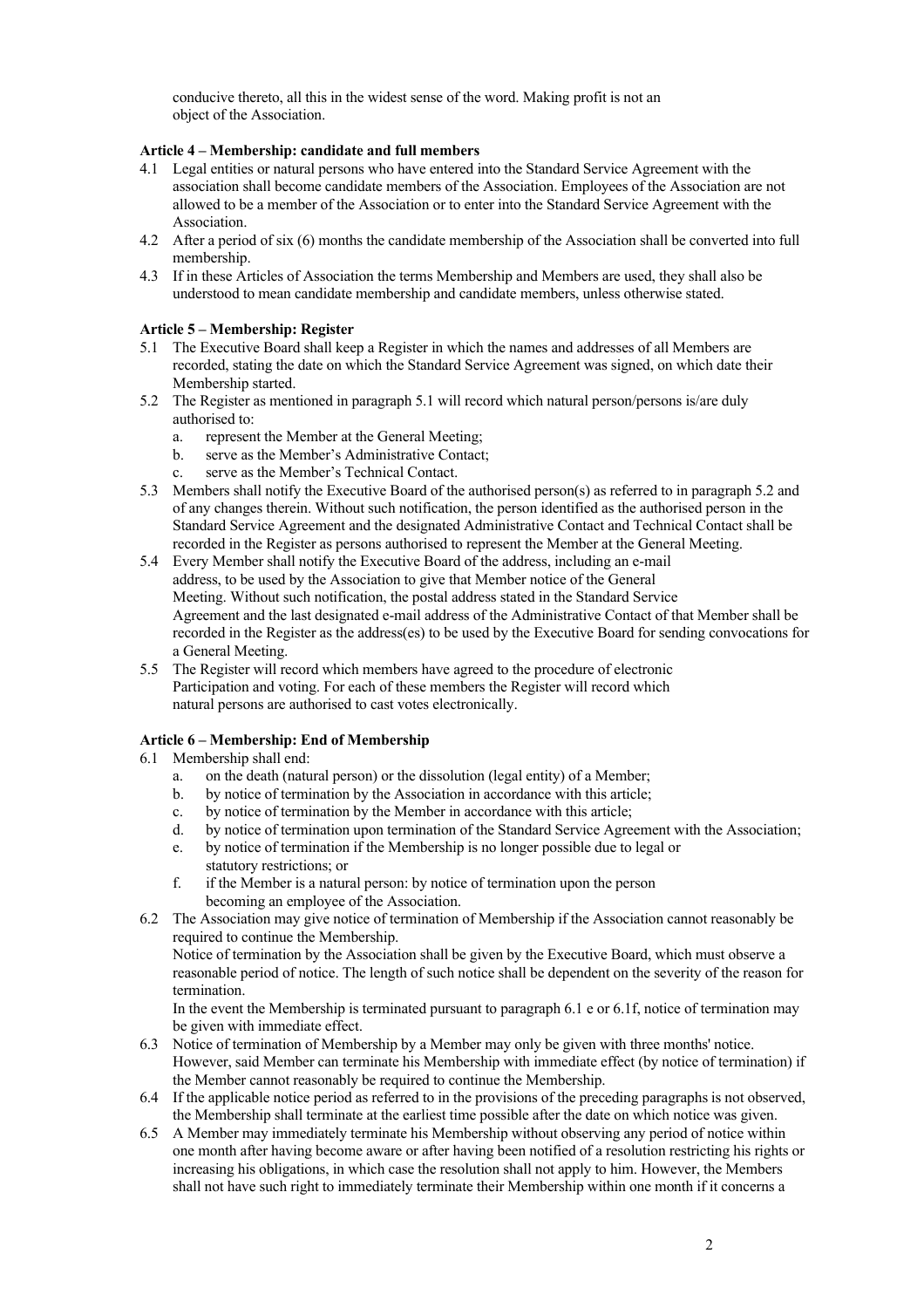resolution which alters the rights and obligations relating to the annual contribution (service fee).

6.6 If Membership ends in the course of a financial year of the Association, the annual contribution shall nevertheless remain due by the Member in full.

# **Article 7 – Membership: Contribution and Obligations**

- 7.1 The Members shall be obliged to pay an annual contribution pursuant to the Charging Scheme as referred to in the Standard Service Agreement. Each Charging Scheme adopted by the General Meeting shall continue to apply until a new Charging Scheme has been adopted.
- 7.2 Failure to pay (part of) the annual contribution will automatically result in suspension of the Member, during which period the Member cannot attend the General Meeting nor exercise his voting rights.
- 7.3 The Executive Board may attach obligations to the Membership of the Association, provided that these obligations contribute to the realisation of the objects of the Association.

### **Article 8 – Executive Board: General**

- 8.1 Subject to the restrictions under the Articles of Association the Executive Board shall be charged with the management of the Association, including, but not limited to, the adoption and, where necessary, amendment of the budget and Activity Plan.
- 8.2 The Executive Board of the Association shall consist of at least three and at most seven natural persons. They shall be members of the Board in a personal capacity and do not have to be Members of the Association. Employees of the Association cannot be appointed members of the Executive Board.
- 8.3 The Executive Board shall designate from its midst a chair, a secretary and a treasurer.
- 8.4 The secretary shall keep minutes of the proceedings at all meetings of the Executive Board. The minutes shall be sent to the Executive Board members and shall be adopted by them In Writing as soon as possible after the meeting. Within two weeks of adoption the minutes of an Executive Board meeting shall be published on the website of the Association.

#### **Article 9 – Executive Board: Appointment, Suspension and Dismissal**

9.1 The members of the Executive Board shall be appointed by the General Meeting from a list of nominees to be drawn up by the Members. A nomination for the appointment of a member of the Executive Board shall need the written support of at least five Members and shall be submitted no later than three weeks before the General Meeting. If the

number of nominees exceeds the number of vacancies, the General Meeting shall elect Executive Board members in accordance with Article 18.4.

- 9.2 The Executive Board may decide to appoint natural persons as advisers to the Executive Board. An adviser to the Executive Board can attend all Executive Board meetings. He/she can advise the Executive Board on all subjects. An adviser to the Executive Board is not an Executive Board member and therefore does not have the right to vote at meetings of the Executive Board.
- 9.3 A member of the Executive Board may be suspended or dismissed by the General Meeting at any time. A resolution to suspend or dismiss a member of the Executive Board shall require a majority of at least two thirds of the votes cast.
- 9.4 Any suspension may be extended one or more times, but may not last longer than three months in total. If at the end of that period no decision has been taken on termination of the suspension or on dismissal, the suspension shall end.
- 9.5 The membership in the Executive Board shall become effective at the end of the General Meeting at which the member was appointed and shall automatically terminate at the end of the Annual Meeting in the third calendar year after the year in which the Executive Board member was appointed. An Executive Board member shall be eligible for immediate re-appointment.
- 9.6 If a member of the Executive Board is appointed to an interim vacancy, then in derogation of paragraph 9.6 membership shall terminate at the end of the Annual Meeting in the third calendar year after the year in which his/her predecessor was appointed.
- 9.7 If a member of the Executive Board is appointed to a vacancy which was not filled prior to his/her appointment, then in derogation of paragraph 9.6 membership shall terminate at the end of the Annual Meeting in the calendar year as determined by the Executive Board in accordance with a schedule of appointment and termination to be drawn up by the Executive Board.
- 9.8 Furthermore, membership in the Executive Board shall end by a three months notice of termination by this Executive Board member or by his/her death.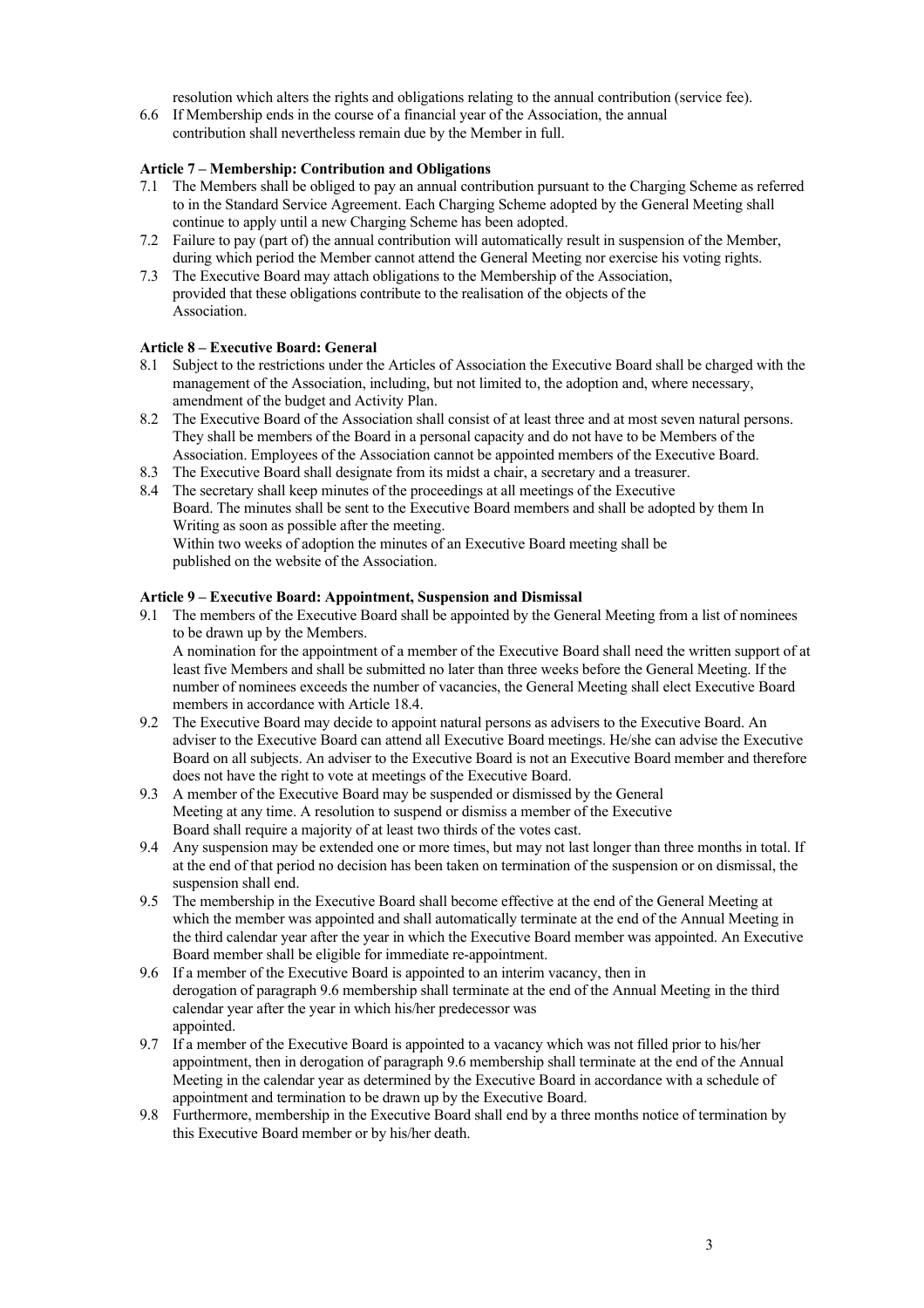#### **Article 10 – Executive Board: Authority and Representation**

- 10.1 The Executive Board shall have full authority provided there are at least two members of the Executive Board left. If there are fewer than three members left, the Executive Board shall as soon as possible convene a General Meeting at which one or more new Executive Board members shall be appointed.
- 10.2 The Executive Board may, at its own discretion, consult the Members about any decisions it plans to take.
- 10.3 Subject to the prior approval of the General Meeting the Executive Board has authority to enter into agreements to purchase, dispose of or encumber registered property or to enter into agreements whereby the Association commits itself as guarantor or joint and several debtor, warrants performance by a third party or undertakes to provide security for a debt of a third party. The said approval shall also apply to the authority to represent the Association in respect of such acts.
- 10.4 The authority to represent the Association shall be vested in the Executive Board. Two members of the Executive Board, acting jointly, shall also be authorised to represent the Association. However, in all matters in which the Association has a conflict of interest with one or more members of the Executive Board, the General Meeting may designate one or more persons in order to represent the Association.
- 10.5 Acts by the Association intended to have legal effect against a Member of the Association or a member of the Executive Board shall be put In Writing.

#### **Article 11 – Approval of Resolutions of the Executive Board**

- 11.1 The General Meeting shall be authorised to subject resolutions of the Executive Board other than those mentioned in paragraph 10.3 - to its approval. These resolutions shall be clearly specified and notified to the Executive Board In Writing.
- 11.2 The lack of approval as referred to in paragraph 11.1 does not affect the representative authority of the Executive Board or its members.

#### **Article 12 – Management Team**

- 12.1 The Executive Board shall appoint a Management Team consisting of one or more Managing Directors who shall be employed by the Association.
- 12.2 The Executive Board shall delegate to the Management Team all operational decisions with respect to the Standard Service Agreements.
- 12.3 The Executive Board may delegate other powers to the Management Team and give a limited power to one or more members of the Management Team to represent the Association.
- 12.4 There is an arbitration procedure in place for the settlement of disputes between Members of the Association on the one hand and the Management Team on the other regarding decisions of the Management Team with respect to the Standard Service Agreements. The Executive Board may appoint new arbiters to the arbitration pool, propose the dismissal of current arbiters and propose changes the arbitration procedure. The authority to approve new arbiters, to dismiss
- current arbiters or to change the arbitration procedure is vested in the General Meeting.
- 12.5 The Management Team will be invited to attend the meetings of the Executive Board.
- 12.6 The remuneration and further conditions of employment for each member of the Management Team shall be determined by the Executive Board.
- 12.7 The Executive board may lay down regulations regarding the duties of the Management Team or the individual members of the Management Team.

#### **Article 13 – Financial Year. Financial Report. Annual Report**

- 13.1 The financial year of the Association shall coincide with the calendar year.
- 13.2 The Executive Board shall keep notes in respect of the financial position of the Association in such a manner that the rights and obligations of the Association can be ascertained at any time.
- 13.3 At the Annual Meeting the Executive Board shall submit an Annual Report on the course of business of the Association and on the policy conducted.
- 13.4 The Executive Board shall submit the Financial Report and Audit Report for the approval of the Annual Meeting. These documents shall be signed by the members of the Executive Board; if one or more signatures are missing, this shall be stated giving the reason(s).
- 13.5 After expiration of the period as referred to in paragraph 14.2, any Member of the Association may commence legal proceedings against all the members of the Executive Board in order to enforce the obligations as stated in paragraph 13.3 and 13.4.
- 13.6 The Executive Board shall keep the records referred to in this article for the legally required period.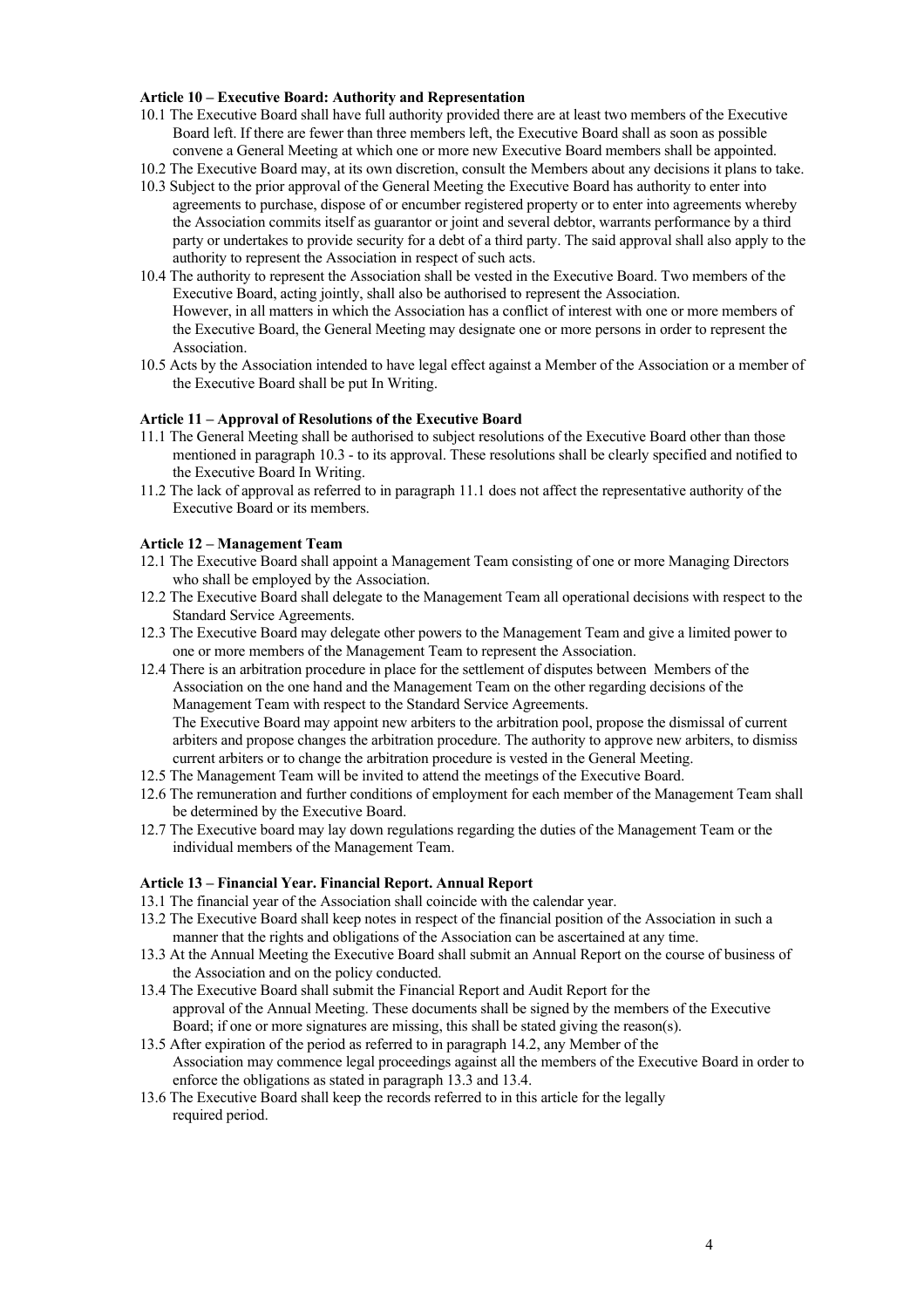# **Article 14 – General Meeting: General Meetings. Annual Meetings. Extraordinary General Meetings**

- 14.1 All powers of the Association not conferred in other constituent bodies by law or by these Articles of Association shall be vested in the General Meeting.
- 14.2 The Annual Meeting shall be held within six months after the end of the financial year. If the General Meeting has decided to extend this period pursuant to the provisions of paragraph 15.5(a), the Annual Meeting shall be held no later than on the day on which the period of extension ends.
- 14.3 Extraordinary General Meetings shall be held as often as the Executive Board deems necessary.

#### **Article 15 – General Meeting: Convocations. Agenda. Resolutions**

- 15.1 The Executive Board shall send the convocations for the General Meeting, including the agenda containing the subjects for the General Meeting, a URL to the verbatim text of the proposed resolutions and, if applicable, the draft Activity Plan and draft budget, to the Members at least four weeks before the Meeting. In the event the Executive Board does not have full authority under paragraph 10.1 of these Articles of Association, the authority to convoke a meeting shall be vested in the Management Team.
- 15.2 General Meetings shall be convened by the Executive Board by e-mails sent to the e-mail addresses as recorded in the Register (see article 5).
- 15.3 The agenda for the Annual Meeting shall include the following subjects:
	- a. the adoption of the Financial Report;
	- b. the discharge of the Executive Board with regard to its actions as they appear from the Annual Report;
	- c. the filling of any vacancies in the Executive Board.
- 15.4 The following subjects shall be placed on the agenda for the Annual Meeting or on the agenda for another General Meeting to be held in the same calendar year:
	- a. a discussion of the draft Activity Plan and draft budget after a presentation by the Executive Board;
	- b. the adoption of the Charging Scheme with respect to the coming financial year upon proposal of the Executive Board;
	- c. a discussion of the policy and the quality of services (to be) rendered by the **Association**
- 15.5 If applicable, the agenda for the Annual Meeting or another General Meeting shall also include the following subjects:
	- a. the extension of the period within which the Executive Board shall submit the Annual Report (as referred to in paragraph 14.2), which shall also constitute an extension of the period within which the Annual Meeting - at which the Annual Report is to be submitted - shall be held;
	- b. the filling of any vacancies in the Executive Board;
	- c. upon proposal by the Executive Board: adoption of amendments to the Standard Service Agreement;
	- d. upon proposal by the Executive Board: approval of new arbiters and/or dismissal of current arbiters and/or adoption of amendments to the arbitration procedure;
	- e. other proposals and/or discussion points put forward by the Executive Board or (a group of) Members of the Association (pursuant to paragraph 15.6) and announced in the convocation for the Meeting.
- 15.6 On the written application of a group of Members who are jointly entitled to cast at least two percent (2%) of the total number of possible votes, other subjects will be added to the agenda. Such an application, accompanied by the verbatim text of the resolutions proposed by the said Members, shall have to be sent to the Executive Board at least two weeks before the Meeting.

The Executive Board shall immediately send the verbatim text of the resolutions

proposed by the said Members to all the Members of the Association.

- 15.7 The General Meeting may only vote on resolutions with respect to subjects for which the verbatim text of the related proposed resolutions has been sent to the Members in the manner set out above.
- 15.8 On the written application of a group of Members who are jointly entitled to cast at least one-tenth (10%) of the total number of possible votes, the Executive Board shall convene a General Meeting within a period of four weeks. If the application has not been complied with within fourteen days, the applicants may then proceed to convene the Meeting themselves in the manner in which the General Meeting is convened by the Executive Board.
- 15.9 As long as all the Members of the Association are present or represented at a General Meeting, (legally) valid resolutions can be passed on all subjects brought up for discussion, even if the formalities prescribed by law or by these Articles of Association for the convocation and holding of Meetings have not been complied with, provided such resolutions are passed unanimously.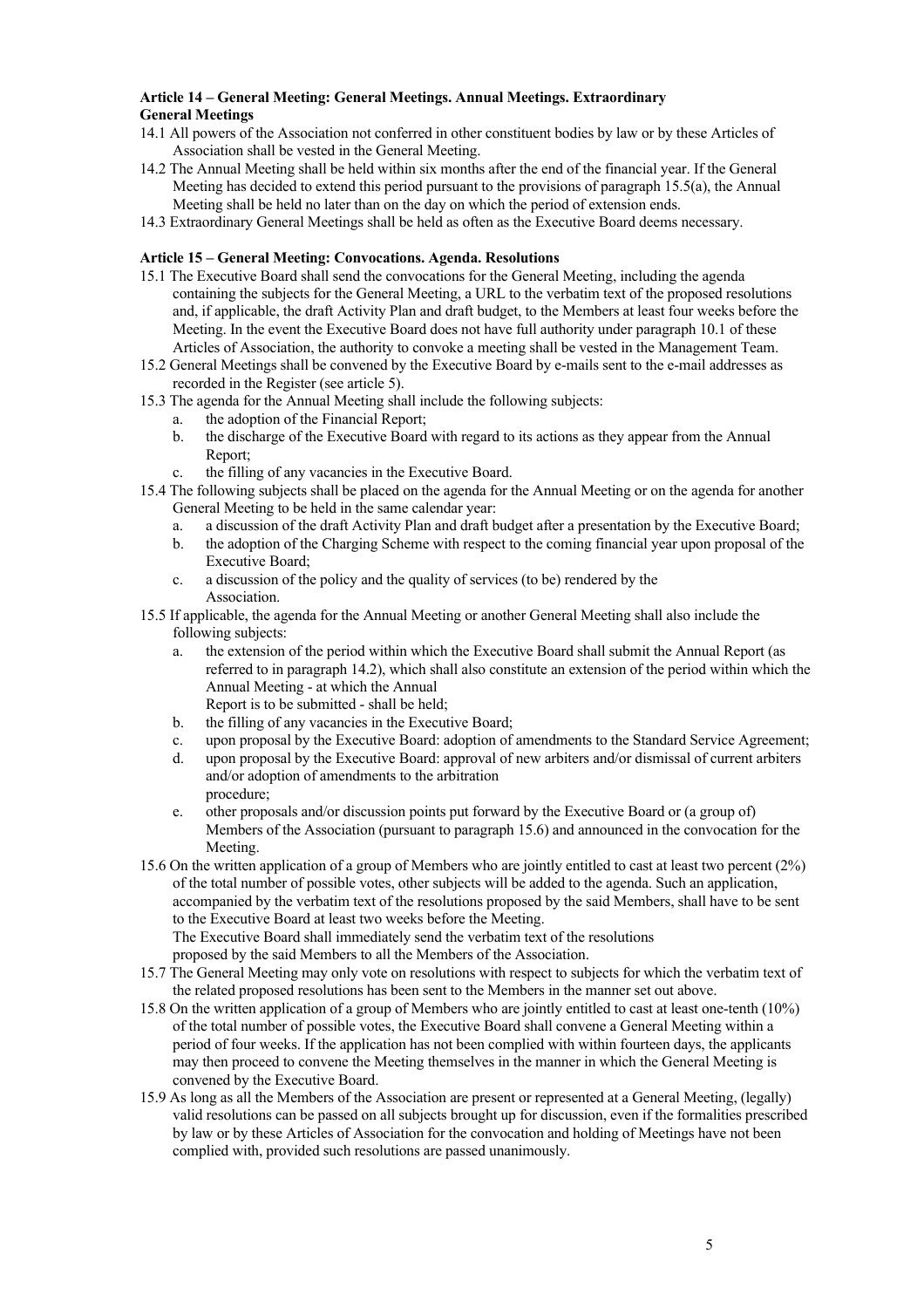### **Article 16 – General Meeting: Location. Admittance. Voting rights**

- 16.1 All General Meetings (including the Annual Meetings) shall be held in the place where the Association has its official seat, unless the Executive Board decides otherwise and states the place where the General Meeting is to be held in the convocation letter/e-mail.
- 16.2 Each Member of the Association, provided he/she has not been suspended, and each member of the Executive Board, whether or not Member of the Association, shall be entitled to attend the General Meeting. Members may be represented by the persons referred to in paragraph 16.4. Supporters as defined in Article 1 shall be entitled to attend the General Meeting as observers, without voting rights. The chair of the General Meeting shall decide on the admittance of other persons.
- 16.3 Members and Supporters who wish to attend the Meeting shall notify the Executive
	- Board hereof.
	- If the Member at this Meeting:
	- is to be represented by one or more employees or directors, the notification shall state the name(s) of the employee(s) or director(s) and specify who is allowed to exercise the voting right on behalf of that Member;
	- is to be represented by a proxy, the notification has to be submitted no later than two weeks before the Meeting and shall state the name and address of the proxy. An employee of the Association cannot be a proxy.
- 16.4 The right to attend a General Meeting is limited to:
	- a. in the case of a Member/natural person: the Member;
	- b. in the case of a Member/legal entity: the natural person recorded as representative of said Member in the Register of the Association (see article 5);
	- c. the employee(s) of the Member as stated in the notification referred to in article 16.3;
	- d. an employee or director of the Member who submits proof before the commencement of the General Meeting that he/she is duly authorised to attend the General Meeting on behalf of the Member;
	- e. a proxy as stated in the notification referred to in paragraph 16.3;
	- f. in the case of a Supporter/natural person: the Supporter;
	- g. an employee or director of the Supporter who submits proof before the commencement of the General Meeting that he/she is duly authorised to attend the General Meeting on behalf of the Supporter;
	- h. other persons admitted by the chair of the General Meeting.
- 16.5 The right to exercise voting rights at a General Meeting is limited to:
	- a. in the case of a Member/natural person: the Member;
	- b. in the case of a Member/legal entity: the natural person recorded as representative of said Member in the Register of the Association (see article 5);
	- c. an employee or director of a Member who is authorised to exercise the voting right pursuant to the statement in the notification referred to in paragraph 16.3;
	- d. an employee or director who submits proof before the commencement of the General Meeting that he/she is duly authorised to exercise the voting rights for said Member:
	- e. a proxy as stated in the notification referred to in paragraph 16.3 and who physically attends the General Meeting.

If there are two or more persons entitled to vote present for one Member at a General Meeting, the person first registered for voting at the General Meeting shall be deemed to have the right to vote for that Member.

- 16.6 All natural persons who wish to attend the General Meeting and/or to exercise the right to vote at the General Meeting may be required to submit proof of their identity. All natural persons who wish to exercise the right to vote via electronic means will be required to identify themselves by means as specified by the Executive Board in accordance with Article 17.1.
- 16.7 Each Member of the Association who has not been suspended shall have one vote. Candidate Members shall not have the right to vote.
- 16.8 A proxy (as referred to in paragraph 16.5 (e)) may not cast more than one percent (1%) of the total number of possible votes of all Members of the Association, regardless of whether or not they are present or represented at the Meeting.
- 16.9 A member of the Executive Board who is not a Member of the Association or a representative of a Member of the Association shall have the right to advise the General Meeting.

### **Article 17 – General Meeting: Electronic participation and voting**

17.1 In addition to the possibility of the members to physically attend the meeting, the Executive Board may decide to open the possibility for the Members to attend the General Meeting through electronic means at a remote location and to vote through electronic means from a remote location for resolutions as specified by the Executive Board. Also, the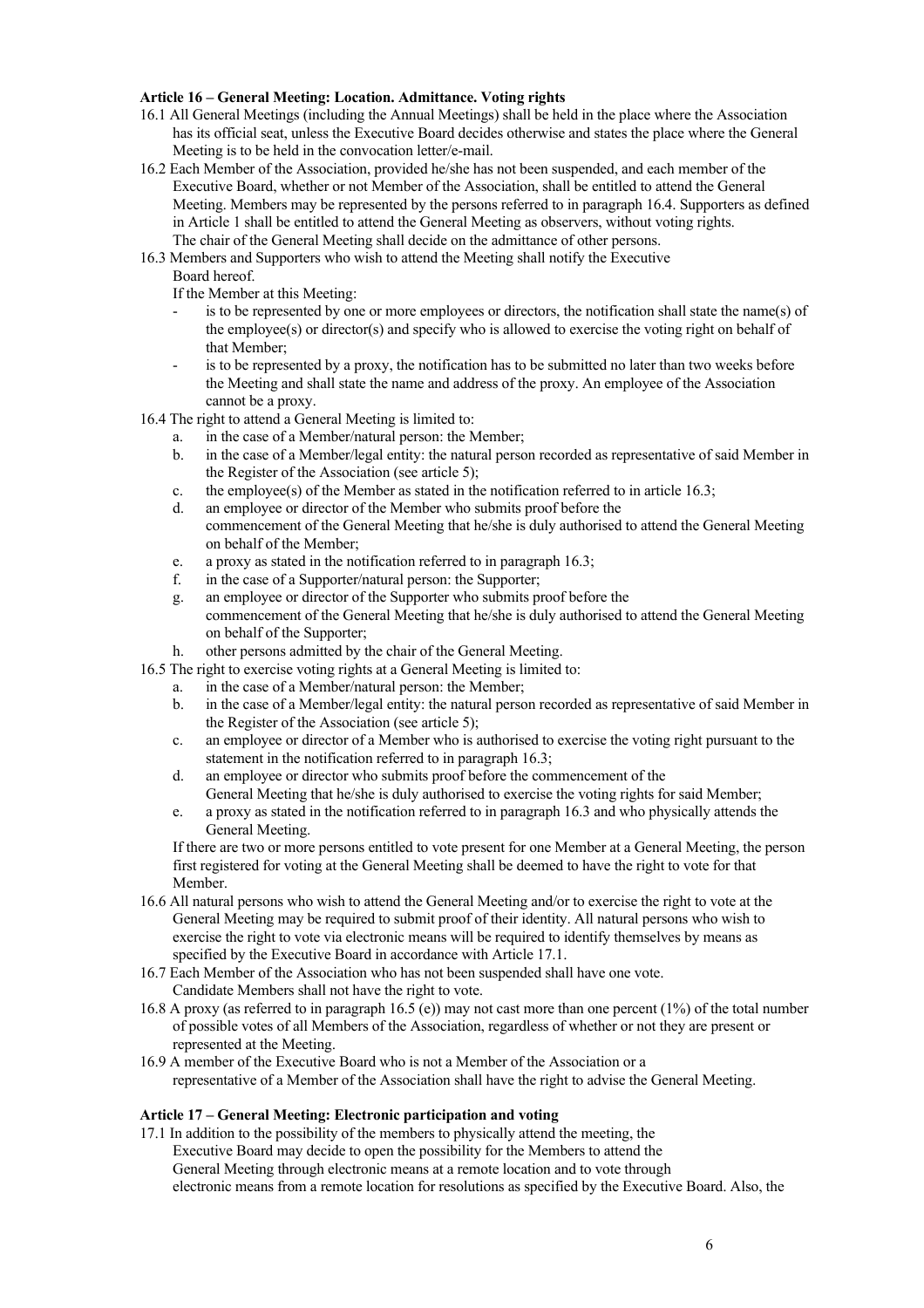Executive Board may decide to allow the Members in physical attendance at the General Meeting to cast their votes through electronic means. In addition the Executive Board may decide to open the possibility for the Members to electronically participate in deliberation at the General Meeting. The Executive Board shall regulate the (technical) procedure and the requirements for electronic attendance, voting and/or deliberation.

- 17.2 Members who are not yet registered as such in the register of members of the association (see paragraph 5.5) who wish to use the possibility to participate through electronic means in the General Meeting and vote electronically must express their agreement with the procedure and the requirements prior to the vote being cast and no later than 24 hours before the General Meeting. Such agreement will be recorded in the register of members of the association (see paragraph 5.5).
- 17.3 The possibility to electronically participate, vote and/or deliberate in the General Meeting is without prejudice to the right of said member to (always) physically attend or to be represented by proxy at the General Meeting, subject to the conditions as stated in Article 16. If a Member physically attends or is represented by proxy at the General Meeting, the right to vote for that Member will be with that natural person that physically attends the General Meeting or by the proxy holder representing him, respectively.

#### **Article 18 – General Meeting: Voting**

- 18.1 Except where otherwise stipulated by these Articles of Association or by law, all resolutions shall be adopted by an absolute majority of the votes cast, i.e. greater than fifty percent (50%) of the votes cast.
- 18.2 The chair's verdict on the result of a vote as pronounced at the General Meeting shall be final and binding. The same shall apply to the chair's verdict as pronounced at the General Meeting on the content of an adopted resolution insofar as the Meeting voted on a proposal not recorded In Writing in a General Meeting at which all the Members of the Association are present or represented, as meant in paragraph 15.9.
- 18.3 If, however, the correctness of that verdict as mentioned in paragraph 18.2 is challenged immediately after its pronouncement, a new vote shall be taken if so desired by the absolute majority at the Meeting or, if the original vote was not taken per capita or by ballot, by someone present who was entitled to vote. As a result of such a new vote the original vote shall be void.
- 18.4 If it is an election of persons the following method is used. The voter ranks the candidate(s) in order of preference (first choice, second choice, etc.). If, after the first round of voting, no candidate has an absolute majority, the candidate with the least number of votes is dropped and all ballots assigned to that candidate are recounted. The next preference of each of those voters is used to reassign their vote to one of the remaining candidates. This process is repeated until a candidate achieves an absolute majority vote (*Instant Runoff Voting*).

If more than one person received the smallest number of votes in a voting round, it shall be decided by drawing lots which of these persons shall not participate in the following round. If the votes tie in an election between two persons, it shall be decided by drawing lots who is elected.

In the case of multiple seat elections there will be a separate election process for each seat on the basis of only one election round in which (1) all the votes for all seats are being cast and (2) the ranking by the voter of the candidate(s) in order of preference will be the same for each seat. The winner of a seat will not be eligible for another seat.

- 18.5 If the votes tie on subjects other than an election of persons, the proposal shall be considered to have been rejected.
- 18.6 The chair shall decide on the method of voting in accordance with this paragraph. A vote may be taken by ballot or by a show of hands. If it concerns an election of persons or the voting is taking place through electronic means, the vote shall be taken by ballot. The chair shall be entitled to decide that votes on other issues shall also be taken by ballot. A ballot within the meaning of this article shall take place by means of closed, unsigned ballots.

Resolutions may be passed by acclamation, unless a person who is entitled to vote demands a vote by ballot or by show of hands.

Each Member has the option to vote either at the General Meeting or by sending a ballot by electronic means to the Association in accordance with the procedure and requirements as outlined in Article 17. An incoming ballot by electronic means shall be valid only if received during the allotted time for the electronic voting at the General Meeting. Once a vote is cast, the vote cannot be amended.

18.7 Abstentions and invalid votes shall be considered as not having been cast. All votes, both valid and invalid, and all abstentions shall be recorded in the minutes.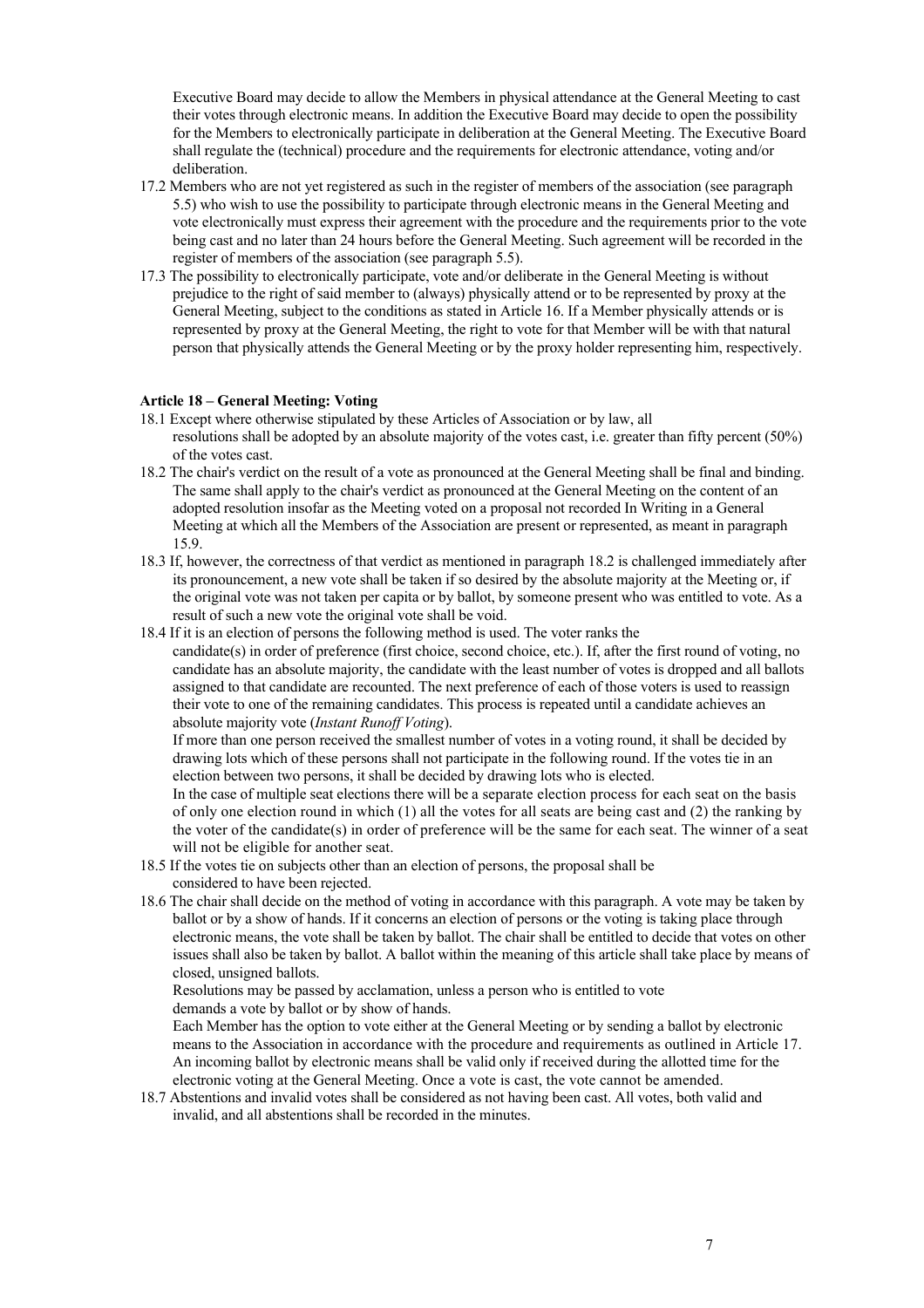#### **Article 19 – General Meeting: Chair. Minutes**

- 19.1 The General Meetings shall be presided over by the chair of the Executive Board; in the event that the chair of the Executive Board is absent, the longest serving member of the Executive Board who is present at the Meeting shall act as chair.
- 19.2 If no chair has been designated in accordance with paragraph 19.1, the Meeting shall itself choose a chair. Until such time the oldest natural person present at the Meeting who is a Member of the Association or a representative of a Member of the Association (as referred to in paragraph 16.4(b),(c) and (d)) shall act as chair.
- 19.3 The Executive Board shall keep records of the resolutions passed. If the Executive Board is not present at a Meeting, the chair of the meeting shall provide the Executive Board with a transcript of the text of the resolutions passed as soon as possible after the Meeting. The records shall be made available for inspection on the Association's website.

### **Article 20 – General Meeting: Passing of Resolutions Without Holding a Meeting**

- 20.1 All resolutions adopted In Writing by the Members without holding a Meeting shall have the same legal effect as a resolution passed at a Meeting, provided they were passed after the Executive Board was notified thereof and while duly observing the provisions in these Articles of Association and, furthermore, provided they were passed with the unanimous vote of all the Members.
- 20.2 The Executive Board shall keep records of the resolutions thus passed. Paragraph 19.3 shall apply accordingly.

#### **Article 21 – Amendment of the Articles of Association and Dissolution**

- 21.1 No amendments of the Articles of Association may be made other than by a resolution of a General Meeting convoked by a notice stating that an amendment of the Articles of Association will be proposed at the General Meeting. The above will accordingly apply to a resolution to dissolve the Association.
- 21.2 A copy of the proposal, stating the proposed amendment(s) verbatim, must be deposited at a location suitable for that purpose - by the persons convoking such a General Meeting at least four weeks before the Meeting for inspection by the Members until the end of the Meeting. Furthermore, a copy as referred to in the previous sentence shall be sent to all the Members In Writing simultaneously with the notice as referred to in paragraph 21.1.
- 21.3 A resolution to amend the Articles of Association or to dissolve the Association shall require a majority of at least two thirds of the votes cast.
- 21.4 The amendment of the Articles of Association shall take effect only upon the execution of a notarial deed of amendment. Each member of the Executive Board shall be authorised to have such a deed executed.

#### **Article 22 – Liquidation / Winding up**

- 22.1 The liquidation/winding up of the Association shall be governed by the provisions of the laws of the Netherlands, especially the provisions of section 2:19 of the Dutch Civil Code: "Dissolution".
- 22.2 If applicable, the credit balance after liquidation/winding up will either be redistributed among the Members or be put in an independent foundation for the support of the Internet or for purposes most in keeping with the objects of the Association, as determined by the General Meeting.

# **Artikel 1 - Definities**

In deze statuten zullen de volgende met hoofdletter geschreven termen de volgende betekenis hebben. Bij verwijzing naar uitsluitend in het Engels opgestelde documenten is de Engelse benaming van deze documenten aangehouden:

- **Accountantsverklaring** betekent: de verklaring met betrekking tot de juistheid van de Jaarrekening zoals vermeld in artikel 2:393 (5) BW verstrekt door een accountant zoals vermeld in artikel 2.393 (1) BW.
- **Activity Plan** betekent: het jaarlijkse plan dat de visie en focus van de vereniging beschrijft, alsmede de huidige activiteiten en de nieuwe activiteiten voor het komende jaar.
- **Algemene Vergadering** betekent: vergadering van de leden van de vereniging, zoals beschreven in artikel 14 van deze Statuten.
- **Charging Scheme** betekent: het document dat de jaarlijkse te betalen contributie (service fee) door de Leden bepaalt.
- **Jaarrekening** betekent: het rapport zoals vermeld in artikel 2:361 BW, bevattende de balans en de winst- en verliesrekening met de toelichting.
- **Jaarvergadering** betekent: de jaarlijkse Algemene Vergadering zoals beschreven in artikel 14.2 van deze Statuten.
- **Jaarverslag** betekent: het rapport zoals vermeld in artikel 2:391 van het Burgerlijk Wetboek ("BW"; jaarverslag), inclusief de Jaarrekening.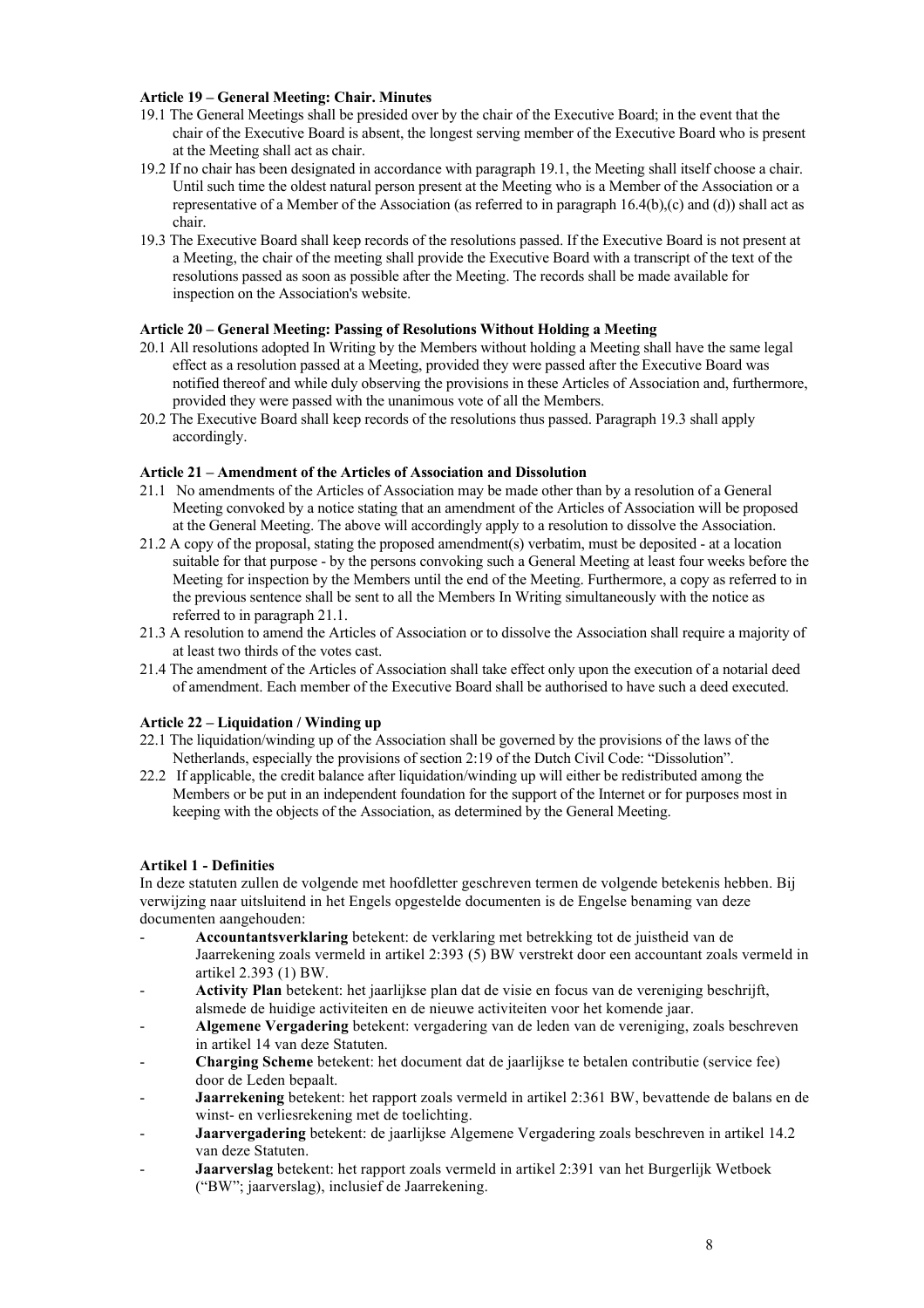- Leden betekent: kandidaat Leden of volwaardige Leden van de vereniging, zoals vermeld in artikel 4 van deze Statuten.
- **Ondersteuner** betekent: de rechtspersoon of natuurlijk persoon die een overeenkomst met de vereniging is aangegaan om jaarlijks ter ondersteuning van de vereniging te doneren ("supporter agreement").
- Schriftelijk betekent: elke tekstuele boodschap verzonden via huidige methode(s) van (elektronische) communicatie, inclusief post en e-mail, behalve mondelinge communicatie en Short Messaging Service (SMS).
- Standard Service Agreement (SSA) betekent: de overeenkomst tussen de vereniging en een Lid.

# **Artikel 2 - De vereniging: Naam en zetel**

# 2.1 De naam van de vereniging is: **Réseaux IP Européens Network Coordination Centre (RIPE**

**NCC)**. De naam van de vereniging mag afgekort worden tot RIPE NCC.

2.2 De vereniging is gevestigd te Amsterdam, Nederland.

# **Artikel 3 - De vereniging: Doel**

Het doel van de vereniging is het verrichten van activiteiten ten behoeve van de Leden, primair die activiteiten die de Leden moeten organiseren als groep. Dit doel kan worden onderverdeeld in de volgende activiteiten:

- Registratie Activiteiten, welke zijn verbonden met de rol van de vereniging als Regional Internet Registry;
- Coördinatie Activiteiten, waaronder begrepen de ondersteuning van een stabiele werking van het Internet;
- Administratieve Activiteiten, waaronder zowel zijn begrepen alle reguliere rapportages en administratieve ondersteuning alsmede alle overige algemene administratieve taken die niet aan een specifieke activiteit kunnen worden toegewezen;
- Nieuwe Activiteiten, waaronder alle activiteiten die nodig zijn om te reageren op de snel veranderende wereld van Internet;

en al hetgeen daarmee verband houdt of daaraan bevorderlijk kan zijn, alles in de ruimste zin van het woord. Het maken van winst is geen doel van de vereniging.

# **Artikel 4 - Lidmaatschap: kandidaat en volwaardige leden**

4.1 Rechts- of natuurlijke personen die de Standard Service Agreement met de vereniging aangaan, worden kandidaat leden van de vereniging.

Het is voor werknemers van de vereniging niet toegestaan om Lid te zijn van de vereniging of tot het aangaan van de Standard Service Agreement met de vereniging.

4.2 Na een periode van zes (6) maanden wordt het kandidaat lidmaatschap omgezet in een volwaardig lidmaatschap.

4.3 Waar in deze Statuten wordt gesproken van lidmaatschap en leden worden daaronder ook kandidaat lidmaatschap en kandidaat leden verstaan, tenzij anders vermeld.

### **Artikel 5 - Lidmaatschap: Register**

5.1 Het Bestuur houdt een Register bij, waarin de namen en adressen van alle Leden worden opgenomen, met vermelding van de datum van ondertekening van de Standard Service Agreement, op welke datum het lidmaatschap is gestart.

5.2 In het Register zoals vermeld in lid 5.1 wordt vastgelegd welke natuurlijke perso(o)n(en) bevoegd is/zijn om:

- a het Lid te vertegenwoordigen op de Algemene Vergadering;
- b als Administrative Contact te dienen van het Lid;
- c als Technical Contact te dienen van het Lid.

5.3 De Leden zullen het Bestuur in kennis stellen van de bevoegde perso(o)n(en) zoals bedoeld in lid 5.2 en van wijzigingen daarvan. Bij afwezigheid van een dergelijke kennisgeving, worden de bevoegde persoon als vermeld in de Standard Service Agreement en de aangewezen Administrative and Technical Contact in het Register opgenomen als de personen bevoegd om het Lid te vertegenwoordigen in de Algemene Vergadering.

5.4 Elk Lid zal de vereniging in kennis stellen van het adres, inclusief een e-mail adres, te gebruiken door de vereniging om het betreffende lid op te roepen voor de Algemene Vergadering. Bij afwezigheid van een dergelijke kennisgeving, worden het postadres zoals vermeld in de Standard Service Agreement en het laatst opgegeven e-mail adres van de Administrative Contact van het Lid opgenomen in het Register als het/de adres(sen) te gebruiken door de vereniging om de oproep voor de Algemene Vergadering naar toe te sturen.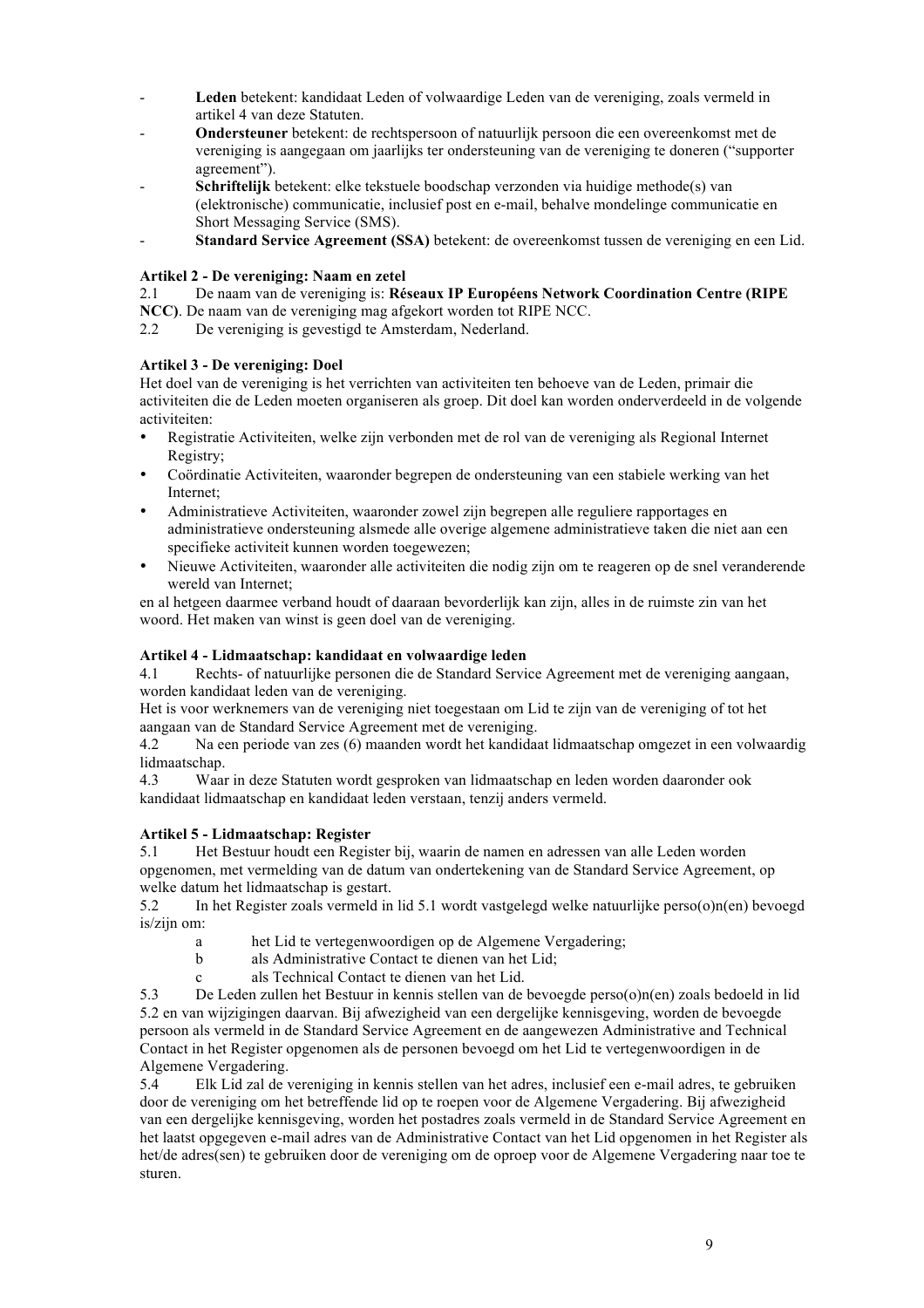5.5 In het Register zal worden aangetekend welk Lid heeft ingestemd met de procedure over elektronische participatie. In het Register zal worden aangetekend welke natuurlijke personen bevoegd zijn namens deze Leden het stemrecht elektronisch uit te oefenen.

# **Artikel 6 - Lidmaatschap: Einde van het Lidmaatschap**

6.1 Het Lidmaatschap eindigt:

- a door de dood (natuurlijk persoon) of door de ontbinding (rechtspersoon) van het Lid;
- b door opzegging door de vereniging in overeenstemming met dit artikel;
- c door opzegging door het Lid in overeenstemming met dit artikel;
- d door opzegging van de Standard Service Agreement met de vereniging;
- e door opzegging als het Lidmaatschap niet langer mogelijk is ingevolge wettelijke of statutaire beperkingen; of
- f indien het een natuurlijk persoon betreft door opzegging ingeval het Lid werknemer wordt van de vereniging.

6.2 De vereniging kan het Lidmaatschap opzeggen indien redelijkerwijs niet van de vereniging kan worden gevergd dat het Lidmaatschap voortduurt.

Opzegging van het Lidmaatschap door de vereniging geschiedt door het Bestuur, waarbij zij een redelijke opzegtermijn in acht moet nemen. Deze termijn hangt af van de zwaarte van de reden voor opzegging. Ingeval het Lidmaatschap wordt beëindigd door een van de gevallen zoals genoemd in artikel 6.1 onder e of onder f, dan mag de opzegging direct in werking treden.

6.3 Opzegging van het Lidmaatschap door een Lid kan slechts geschieden met inachtneming van een opzegtermijn van drie maanden. Echter, het betreffende Lid kan het Lidmaatschap met onmiddellijke ingang beëindigen (door middel van opzegging) indien redelijkerwijs niet van het Lid kan worden gevergd dat het lidmaatschap voortduurt.

6.4 Indien de van toepassing zijnde opzeggingtermijn als bedoeld in de voorgaande leden van dit artikel niet wordt nageleefd, zal het Lidmaatschap eindigen op het vroegst mogelijk tijdstip na het moment waarop de opzegging heeft plaatsgevonden.

6.5 Een Lid mag, zonder dat hij enige opzegtermijn in acht dient te nemen, binnen een maand nadat bij bekend is geworden met of in kennis is gesteld van een besluit waarbij zijn rechten zijn beperkt of waarbij zijn verplichtingen zijn verzwaard, per direct opzeggen; het besluit is alsdan niet op hem van toepassing. Echter, Leden hebben dit recht om binnen een maand per direct op te zeggen, niet indien het een besluit betreft tot wijziging van de rechten en verplichtingen omtrent de jaarlijkse contributie (service fee).

6.6 Indien het Lidmaatschap in de loop van een boekjaar eindigt, blijft het Lid niettemin de volledige jaarlijkse contributie verschuldigd.

# **Artikel 7 - Lidmaatschap: Contributie en Verplichtingen**

7.1 De Leden zijn gehouden tot het betalen van een jaarlijkse contributie overeenkomstig de Charging Scheme als bedoeld in de Standard Service Agreement. Elke door de Algemene Vergadering vastgestelde Charging Scheme, blijft van kracht totdat een nieuwe Charging Scheme is vastgesteld.

7.2 Het achterwege blijven van betaling van (een deel van) de jaarlijkse contributie leidt automatisch tot schorsing van het Lid, gedurende welke periode het Lid geen toegang heeft tot de Algemene

Vergadering alsmede zijn stemrecht niet kan uitoefenen.<br>7.3 Het Bestuur kan verplichtingen aan het Lidmaat 7.3 Het Bestuur kan verplichtingen aan het Lidmaatschap van de vereniging verbinden, mits deze verplichtingen bijdragen aan de verwezenlijking van de doelen van de vereniging.

### **Artikel 8 - Bestuur: Algemeen**

8.1 Behoudens de beperkingen volgens de Statuten, is het Bestuur belast met het besturen van de vereniging, waaronder maar niet beperkt tot, het vaststellen en zonodig wijzigen van de begroting en het Activity Plan.

8.2 Het Bestuur van de vereniging bestaat uit tenminste drie en ten hoogste zeven natuurlijke personen. Zij hebben op persoonlijke titel zitting in het Bestuur en behoeven geen Lid van de vereniging te zijn. Een werknemer van de vereniging kan niet tot Bestuurslid benoemd worden.

8.3 Het Bestuur wijst uit zijn midden een voorzitter, een secretaris en een penningmeester aan.

8.4 De secretaris zal notulen maken van het verhandelde in elke vergadering van het Bestuur. De notulen worden verzonden naar de Bestuursleden en zullen door hen, zo spoedig mogelijk na de vergadering, Schriftelijk worden vastgesteld.

Binnen twee weken na de vaststelling worden de notulen, van een vergadering van het Bestuur, gepubliceerd op de website van de vereniging.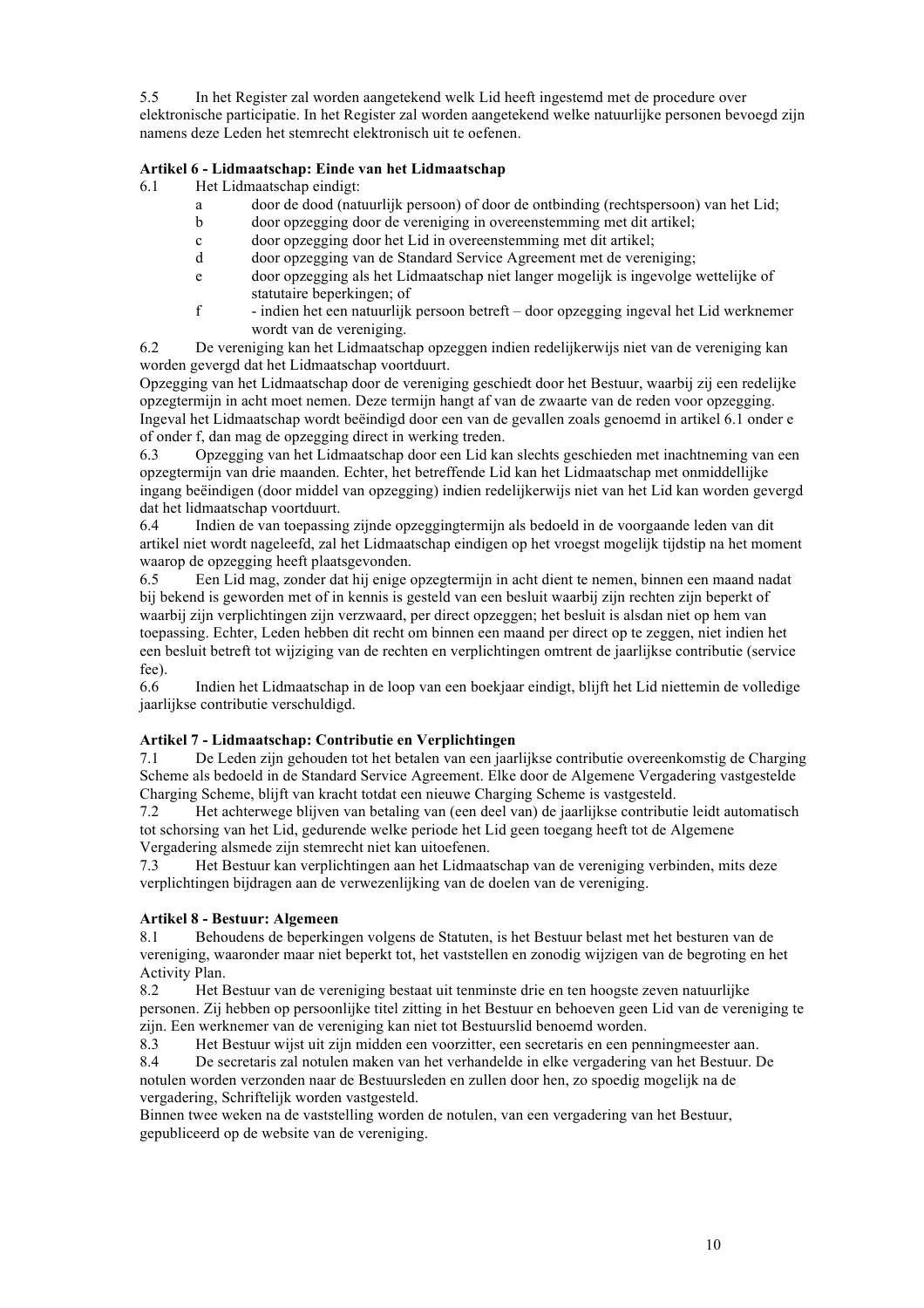# **Artikel 9 - Bestuur: Benoeming, Schorsing en Ontslag**

9.1 De Bestuursleden worden door de Algemene Vergadering benoemd uit een door de Leden op te maken kandidatenlijst.

Een voordracht van een kandidaat tot benoeming van een Bestuurslid dient Schriftelijk te worden ondersteund door tenminste vijf Leden en dient uiterlijk drie weken voor de Algemene Vergadering worden ingediend. Indien het aantal voorgedragen kandidaten groter is dan het aantal vacatures dan zal de Algemene Vergadering in overeenstemming met artikel 18 lid 4 Bestuursleden benoemen.

9.2 Het Bestuur kan besluiten tot benoeming van natuurlijke personen tot adviseur van het Bestuur. Een adviseur van het Bestuur mag alle vergaderingen van het Bestuur bijwonen. Hij/zij kan het Bestuur adviseren omtrent alle onderwerpen. Een adviseur van het Bestuur is geen Bestuurslid en heeft derhalve geen stemrecht in vergaderingen van het Bestuur.

9.3 Een Bestuurslid kan te allen tijde door de Algemene Vergadering worden geschorst of ontslagen. Een besluit tot schorsing of ontslag van een Bestuurslid behoeft een meerderheid van ten minste twee derde van de uitgebrachte stemmen.

9.4 Een schorsing kan een of meer malen worden verlengd, doch mag in totaal niet langer duren dan drie maanden. Is na verloop van die periode geen beslissing genomen omtrent de opheffing van de schorsing of over het ontslag, dan eindigt de schorsing.

9.5 Het Bestuurslidmaatschap gaat in aan het einde van de Algemene Vergadering waarop de benoeming heeft plaatsgevonden en eindigt automatisch aan het einde van de Jaarvergadering in het derde kalenderjaar na het jaar waarin het Bestuurslid is benoemd. Een Bestuurslid is terstond herbenoembaar.

9.6 In afwijking van lid 9.6 zal, indien een Bestuurslid wordt benoemd in een tussentijdse vacature, het Bestuurslidmaatschap eindigen aan het einde van de Jaarvergadering in het derde kalenderjaar na het jaar waarin zijn/haar voorganger was benoemd.

9.7 In afwijking van lid 9.6 zal, indien een Bestuurslid wordt benoemd in een vacature die voorafgaand aan de benoeming niet was ingevuld, het Bestuurslidmaatschap eindigen aan het einde van de Jaarvergadering in het kalenderjaar zoals bepaald door het Bestuur in overeenstemming met een door het Bestuur op te stellen rooster van benoeming en beëindiging.

9.8 Het Bestuurslidmaatschap eindigt voorts door opzegging door het Bestuurslid met inachtneming van een opzegtermijn van drie maanden of als gevolg van zijn/haar dood.

# **Artikel 10 - Bestuur: Autoriteit en Vertegenwoordiging**

10.1 Het Bestuur blijft bevoegd zolang het Bestuur uit ten minste twee leden bestaat. Indien het aantal Bestuursleden daalt tot beneden drie, is het Bestuur verplicht zo spoedig mogelijk een Algemene Vergadering bijeen te roepen waarin een of meer nieuwe Bestuursleden zullen worden benoemd.

10.2 Het Bestuur kan, naar eigen inzicht, de Leden van de vereniging raadplegen over door het Bestuur voorgenomen besluiten.

10.3 Het Bestuur is na verkregen goedkeuring van de Algemene Vergadering, bevoegd tot het sluiten van overeenkomsten tot het kopen, vervreemden of bezwaren van registergoederen en tot het sluiten van overeenkomsten waarbij de vereniging zich als borg of hoofdelijk medeschuldenaar verbindt, zich voor een derde sterk maakt of zich tot zekerheidstelling voor een schuld van een derde verbindt. De bedoelde goedkeuring geldt mede voor de bevoegdheid tot vertegenwoordiging van de vereniging ter zake van deze handelingen.

10.4 De vereniging wordt vertegenwoordigd door het Bestuur. De bevoegdheid tot vertegenwoordiging komt mede toe aan twee gezamenlijk handelende Bestuursleden.

Echter, in alle gevallen waarin de vereniging een tegenstrijdig belang heeft met een of meer Bestuurders, kan de Algemene Vergadering een of meer personen aanwijzen teneinde de vereniging te vertegenwoordigen.

10.5 Rechtshandelingen van de vereniging jegens een Lid van de vereniging of een Bestuurslid worden Schriftelijk vastgelegd.

### **Artikel 11 - Goedkeuring van besluiten van het Bestuur**

11.1 De Algemene Vergadering is bevoegd om besluiten van het Bestuur - anders dan die welke zijn genoemd in artikel 10.3 - aan haar goedkeuring te onderwerpen. Deze besluiten dienen duidelijk omschreven te worden en Schriftelijk aan het Bestuur te worden meegedeeld.

11.2 Het ontbreken van een goedkeuring als bedoeld in lid 11.1 van dit artikel tast de

vertegenwoordigingsbevoegdheid van het Bestuur of de Bestuursleden niet aan.

# **Artikel 12 - Directie**

12.1 Het Bestuur zal een Directie benoemen, bestaande uit een of meer Directeuren die in dienstbetrekking zijn bij de vereniging.

12.2 Het Bestuur zal aan de Directie alle operationele beslissingen overdragen in het kader van Standard Service Agreements.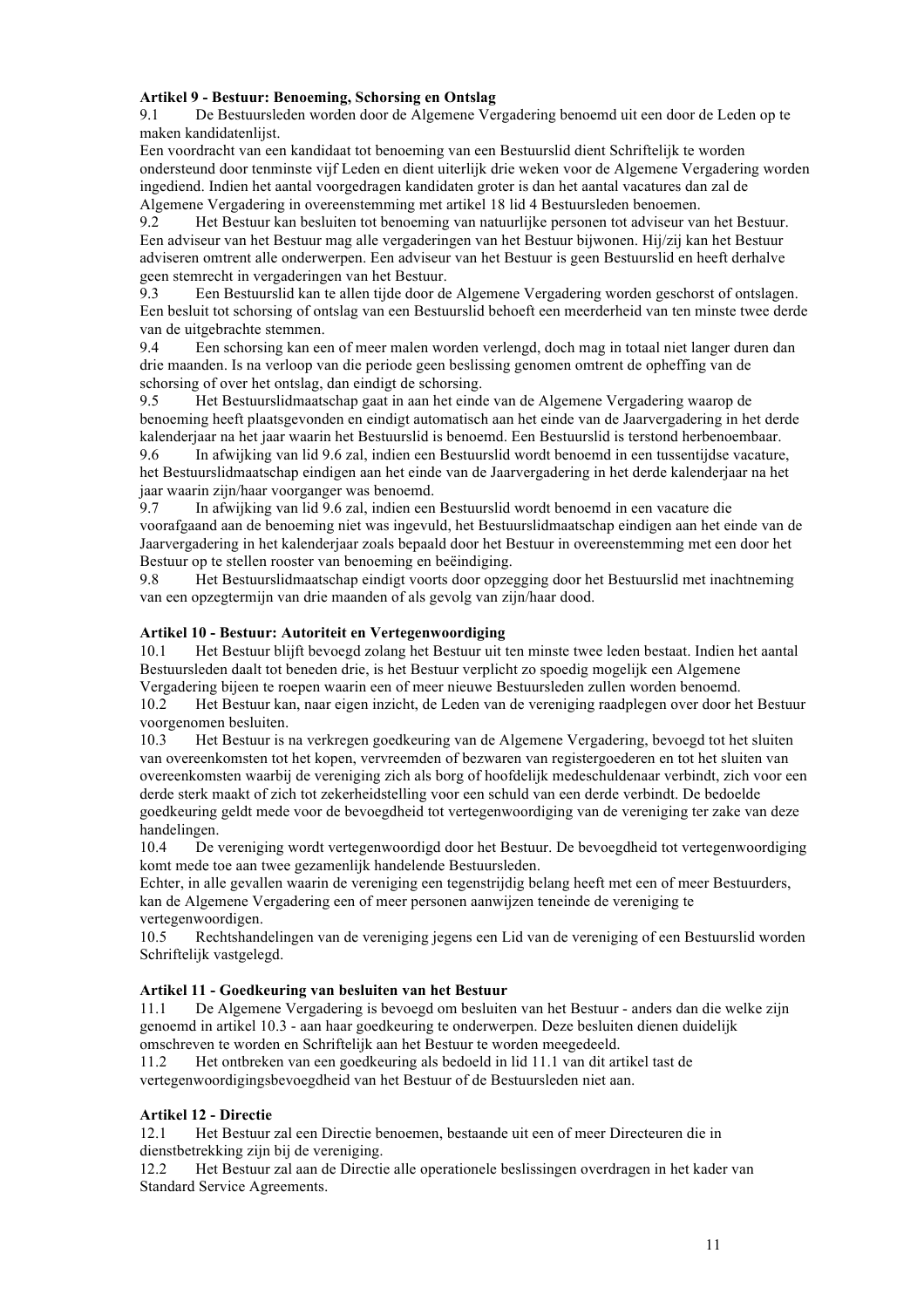12.3 Het Bestuur kan andere bevoegdheden overdragen aan de Directie en kan voorts aan een of meer Directeuren een gelimiteerde volmacht verlenen om de vereniging te vertegenwoordigen.

12.4 Er is een arbitrage procedure voor de beslechting van geschillen tussen Leden enerzijds en de Directie anderzijds omtrent beslissingen van de Directie in het kader van de Standard Service Agreement. Het Bestuur mag nieuwe arbiters voordragen voor de groep van arbiters, het ontslag van arbiters voorstellen en mag voorstellen de arbitrage procedure te wijzigen. De Algemene Vergadering verleent goedkeuring voor het toevoegen van een nieuwe arbiter, bij het ontslaan van arbiters en omtrent wijzigingen van de arbitrage procedure.

12.5 De Directie wordt uitgenodigd tot het bijwonen van de Bestuursvergaderingen.

12.6 De bezoldiging en de verdere arbeidsvoorwaarden van iedere Directeur worden vastgesteld door het Bestuur.

12.7 Het Bestuur kan bij reglement de taken van de Directie of van de afzonderlijke Directieleden vastleggen.

# **Artikel 13 - Boekjaar. Jaarrekening. Jaarverslag**

Het boekjaar van de vereniging valt samen met het kalenderjaar.

Het Bestuur is verplicht tot het houden van zodanige aantekeningen omtrent de financiële situatie van de vereniging, dat daaruit ten allen tijde de rechten en verplichtingen van de vereniging kunnen worden gekend.

Op de Jaarvergadering brengt het Bestuur een Jaarverslag uit over de gang van zaken in de vereniging en over het gevoerde beleid.

Het Bestuur legt de Jaarrekening en de Accountantsverklaring ter goedkeuring voor aan de Jaarvergadering. Deze stukken worden ondertekend door de Bestuurders; ontbreekt de ondertekening van een of meer hunner, dan wordt daarvan onder opgave van redenen melding gemaakt.

Na verloop van de termijn zoals vermeld in artikel 14.2, kan elk Lid van de vereniging ieder Bestuurslid in rechte betrekken tot nakoming van de verplichtingen als bedoeld in de leden 13.3 en 13.4.

Het Bestuur zal de bescheiden, als vermeld in dit artikel, voor de wettelijke verplichte periode (doen) bewaren.

# **Artikel 14 - Algemene vergadering: Algemene vergadering. Jaarvergadering. Buitengewone Algemene vergadering**

14.1 Alle bevoegdheden in de vereniging, die niet door de wet of deze Statuten aan andere organen van de vereniging zijn opgedragen komen toe aan de Algemene Vergadering.<br>14.2 De Jaarvergadering wordt binnen zes maanden na afloon van het

14.2 De Jaarvergadering wordt binnen zes maanden na afloop van het boekjaar gehouden. Indien de Algemene Vergadering ingevolge artikel 15.5 (a) besloten heeft deze termijn te verlengen, wordt de Jaarvergadering uiterlijk gehouden op de dag waarop deze termijn afloopt.

14.3 Buitengewone Algemene Vergaderingen worden gehouden zo dikwijls het Bestuur zulks wenselijk oordeelt.

### **Artikel 15 - Algemene Vergadering: Oproeping. Agenda. Besluiten**

15.1 Het Bestuur dient de oproeping voor een Algemene Vergadering, met inbegrip van de agenda bevattende de onderwerpen voor de Algemene Vergadering, en een Uniform Resource Locator van de woordelijke tekst van de voorgestelde besluiten en indien van toepassing een concept Activity Plan en een concept begroting, ten minste vier weken voor de Vergadering aan de Leden te verzenden. Indien het Bestuur niet volledig bevoegd is ingevolge artikel 10.1 van deze Statuten, dan komt de bevoegdheid tot het oproepen van de Vergadering toe aan de Directie.

15.2 De Algemene Vergaderingen worden door het Bestuur bijeengeroepen per e-mail gericht aan de email adressen zoals vastgelegd in het Register (zie artikel 5).

- 15.3 De agenda voor de Jaarvergadering bevat de volgende onderwerpen:
	- a vaststelling van de Jaarrekening;
	- b décharge van het Bestuur ten aanzien van zijn handelingen zoals deze blijken uit het Jaarverslag;
	- c voorziening van eventuele vacatures in het Bestuur.

15.4 De volgende onderwerpen worden op de agenda van de Jaarvergadering geplaatst of op de agenda van een andere in het zelfde kalenderjaar te houden Algemene Vergadering:

- a bespreking van het concept Activity Plan en de concept begroting, na presentatie door het Bestuur;
- b vaststelling van het Charging Scheme voor het komende boekjaar, op voorstel van het Bestuur;
- c bespreking van het beleid en de kwaliteit van de diensten welke (zullen) worden verleend door de vereniging.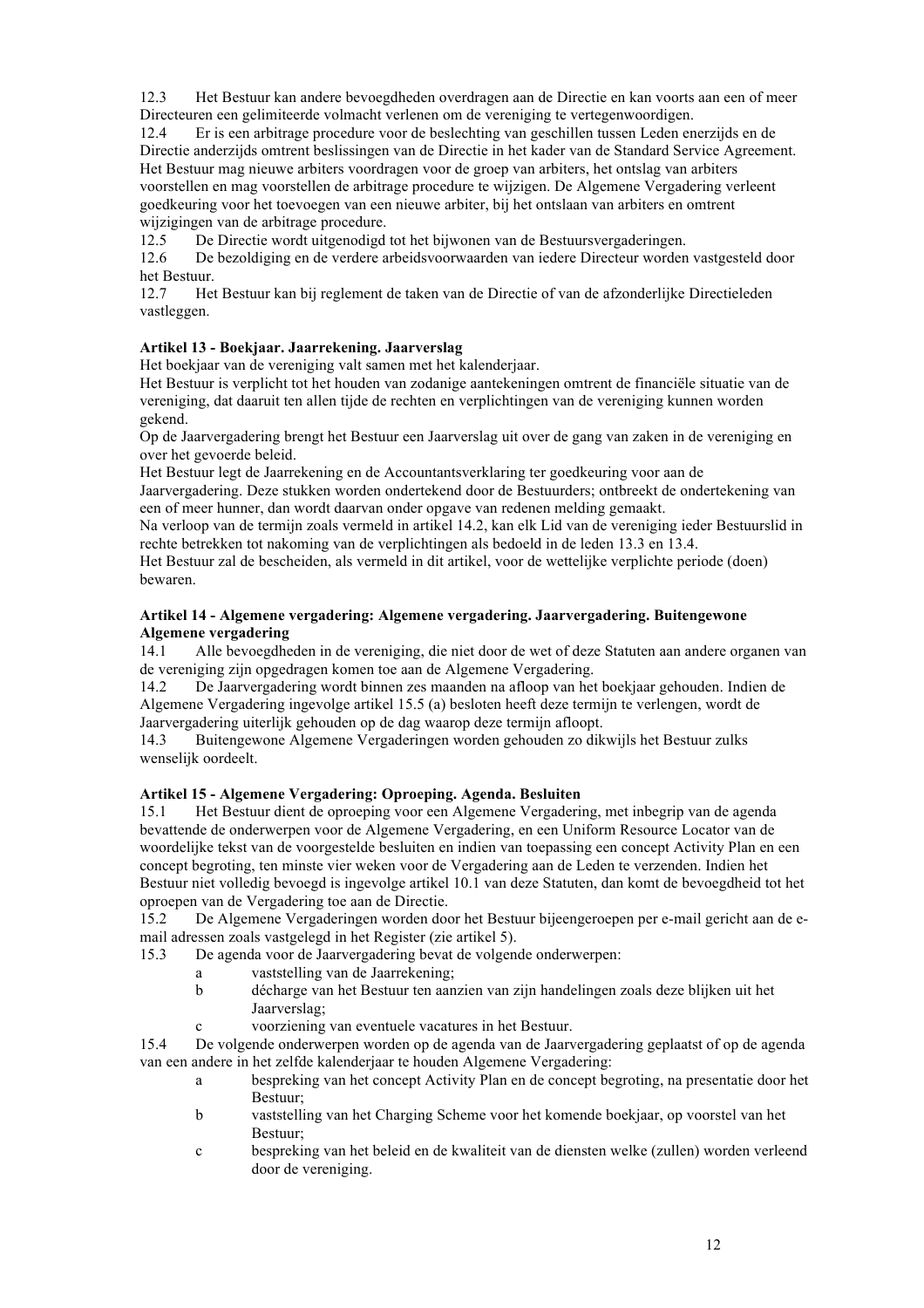15.5 Voorzover van toepassing, zal de agenda voor de Jaarvergadering of andere Algemene Vergadering tevens de volgende onderwerpen bevatten:

- a verlenging van de termijn waarbinnen het Bestuur het Jaarverslag uitbrengt (als bedoeld in artikel 14.2), tevens houdende verlenging van de termijn voor het houden van de Jaarvergadering waarin dat Jaarverslag zal worden uitgebracht;
- b voorziening van eventuele vacatures in het Bestuur;
- c op voorstel van het Bestuur: vaststelling van wijzigingen in de Standard Service Agreement;
- d op voorstel van het Bestuur: goedkeuring van nieuwe arbiters en/of ontslag van arbiters en/ of vaststelling van wijzigingen in de arbitrage procedure;
- e andere voorstellen en/of discussiepunten die door het Bestuur of (een groep van) de Leden van de vereniging (overeenkomstig lid 15.6), naar voren zijn gebracht en zijn aangekondigd bij de oproeping tot de Vergadering.

15.6 Op Schriftelijk verzoek van een zodanig aantal Leden die gezamenlijk bevoegd zijn tot het uitbrengen van tenminste twee procent (2%) van het totale aantal mogelijke stemmen, zullen andere onderwerpen worden toegevoegd aan de agenda. Een zodanig verzoek dient tezamen met de woordelijke tekst van de door die Leden voorgestelde besluiten tenminste twee weken voor de Vergadering aan het bestuur te zijn gedaan. Het Bestuur zal de woordelijke tekst van de door die Leden voorgestelde besluiten direct doorzenden aan alle Leden.

15.7 De Algemene Vergadering kan slechts stemmen over besluiten omtrent onderwerpen terzake waarvan de woordelijke tekst van het daarmee verband houdende voorgestelde besluit aan de Leden is verzonden op de hiervoor aangegeven wijze.

15.8 Op Schriftelijk verzoek van een zodanig aantal Leden die gezamenlijk bevoegd zijn tot het uitbrengen van een tiende (10%) van het totale aantal mogelijke stemmen, zal het Bestuur binnen vier weken een Algemene Vergadering bijeenroepen. Indien niet binnen veertien dagen aan het verzoek gehoor is gegeven, kunnen de verzoekers zelf tot bijeenroeping overgaan door oproeping overeenkomstig de wijze van oproeping door het Bestuur.

15.9 Zolang alle Leden aanwezig of vertegenwoordigd zijn in een Algemene Vergadering, kunnen (rechts)geldige besluiten worden genomen over alle aan de orde komende onder werpen, ook al zijn de door de wet of deze Statuten gegeven voorschriften voor het oproepen en houden van Vergaderingen niet in acht genomen, mits die besluiten worden genomen met algemene stemmen.

# **Artikel 16 - Algemene Vergadering: Locatie. Toegang. Stemrecht**

16.1 Alle Algemene Vergaderingen (inclusief de Jaarvergadering) zullen worden gehouden in de vestigingsplaats van de vereniging, behalve als het Bestuur anders beslist en de plaats waar de Algemene Vergadering zal worden gehouden aangeeft in de oproepingsbrief/e-mail.

16.2 Ieder Lid van de vereniging, mits niet geschorst, en ieder Bestuurslid, ongeacht of hij/zij Lid is van de vereniging, zal gerechtigd zijn tot het bijwonen van de Algemene Vergadering. Leden mogen worden vertegenwoordigd door de personen zoals aangegeven in lid 16.4.

De voorzitter van de Algemene Vergadering beslist omtrent de toelating van andere personen. Ondersteuners zoals gedefinieerd in artikel 1 zijn gerechtigd om de Algemene Vergadering bij te wonen als toehoorder, zonder stemrecht.

16.3 De Leden en de Ondersteuners die bij de Algemene Vergadering aanwezig willen zijn, dienen het Bestuur hiervan in kennis te stellen.

Als het Lid op de vergadering:

- vertegenwoordigd wordt door een of meer werknemers of directeuren, dient de kennisgeving de naam/namen van de werknemer(s) of directeur(en) te vermelden en moet worden gespecificeerd wie het stemrecht mag uitoefenen namens het betreffende Lid.
- vertegenwoordigd wordt door een gevolmachtigde, dient de kennisgeving minimaal twee weken voorafgaand aan de vergadering te zijn verricht, waarbij deze kennisgeving de naam en het adres van de gevolmachtigde dient te vermelden. Een werknemer van de vereniging kan geen gevolmachtigde zijn.
- 16.4 Het recht om de Algemene Vergadering bij te wonen is beperkt tot:
	- a in het geval van een Lid/natuurlijk persoon: het Lid;
	- b in het geval van een Lid/rechtspersoon: de natuurlijke persoon die als vertegenwoordiger van het betreffende Lid is vastgelegd in het Register van de vereniging (zie artikel 5);
	- c de werknemer(s) van het betreffende Lid vermeld in de kennisgeving zoals bedoeld in lid 16.3;
	- d een werknemer of directeur van het betreffende Lid, die voor aanvang van de Algemene Vergadering bewijs overlegt dat hij/zij bevoegd is om de Algemene Vergadering bij te wonen namens het betreffende Lid;
	- e een gevolmachtigde vermeld in de kennisgeving, als bedoeld in lid 16.3.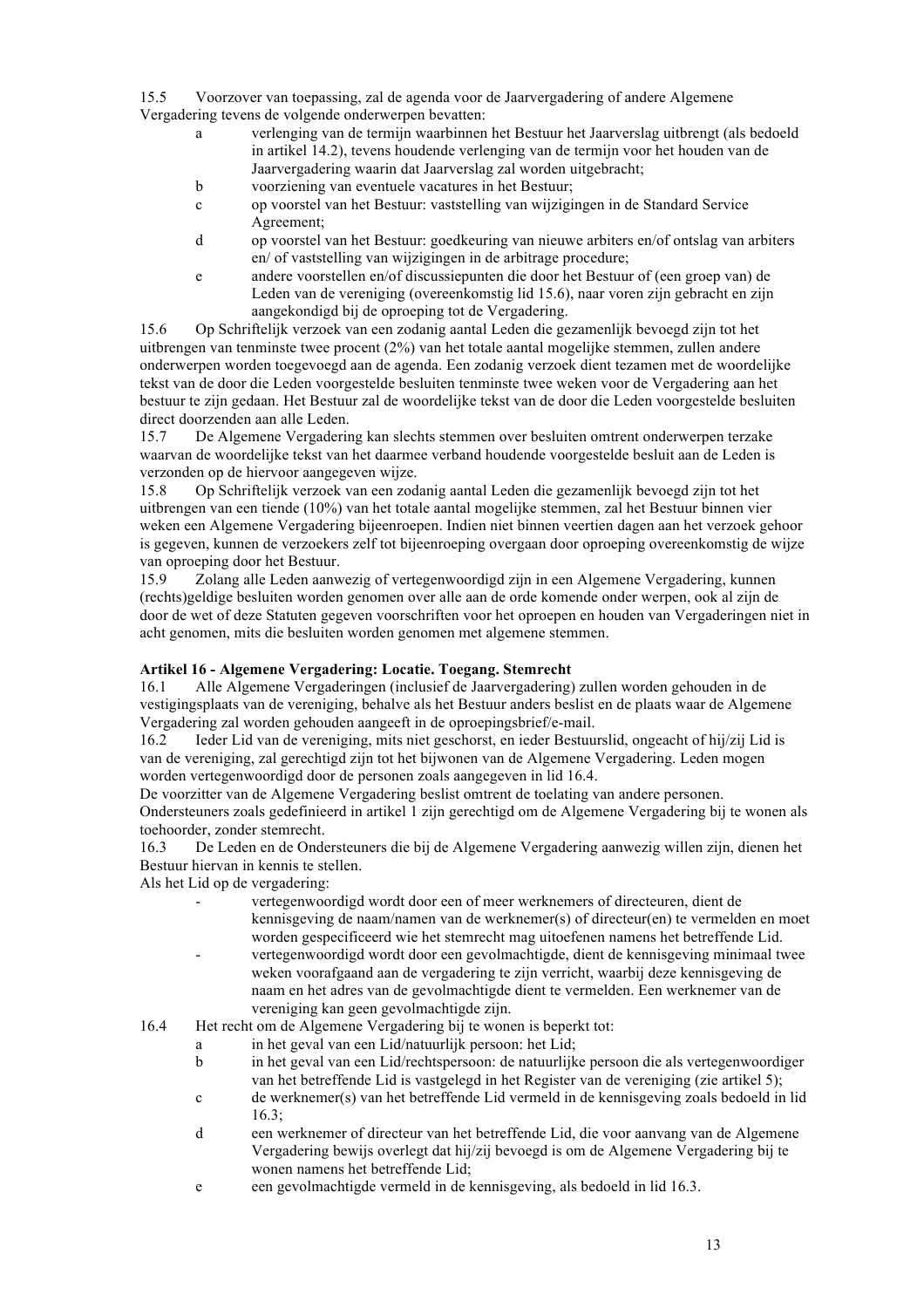- f ingeval van een Ondersteuner-natuurlijk persoon: de Ondersteuner;
- g een werknemer of directeur van de Ondersteuner die voorafgaand aan het begin van de Algemene Vergadering voldoende bewijs overhandigd aan de voorzitter van de vergadering dat deze werknemer of directeur bevoegd is de Algemene Vergadering namens de Ondersteuner bij te wonen;
- h andere personen toegelaten door de voorzitter van de Algemene Vergadering.
- 16.5 Het recht tot het uitoefenen van stemrecht in een Algemene Vergadering is beperkt tot:
	- a in het geval van een Lid/natuurlijk persoon: het Lid;
		- b in het geval van een Lid/rechtspersoon: de natuurlijke persoon die als vertegenwoordiger van het betreffende Lid is vastgelegd in het Register van de vereniging (zie artikel 5);
		- c een werknemer of directeur van het betreffende Lid die bevoegd is om het stemrecht uit te oefenen overeenkomstig de opgave in de kennisgeving, als bedoeld in lid 16.3;
		- d een medewerker of directeur die voor aanvang van de Algemene Vergadering bewijs overlegt dat hij/zij bevoegd is om het stemrecht uit te oefenen namens het Lid;
		- e een gevolmachtigde als vermeld in de kennisgeving, als bedoeld in lid 16.3, mits deze gevolmachtigde aanwezig is bij de Algemene Vergadering.

Indien er van één Lid meer dan één persoon met stemrecht aanwezig is op de Algemene Vergadering, dan zal de persoon die het eerst is geregistreerd voor het stemmen, geacht worden het stemrecht te hebben van dat Lid.

16.6 Alle natuurlijke personen die de Algemene Vergadering bij willen wonen en stemrecht in de Algemene Vergadering willen uitoefenen, kunnen verplicht worden om zichzelf te identificeren. Alle natuurlijke personen die stemrecht in de Algemene Vergadering via elektronische communicatie willen uitoefenen, dienen zich te identificeren op de wijze zoals door het Bestuur gespecificeerd in overeenstemming met artikel 17 lid 1.

16.7 Ieder Lid van de vereniging, mits niet geschorst, zal één stem hebben. Kandidaat Leden hebben geen stemrecht.

16.8 Een gevolmachtigde (als bedoeld in lid16.5 sub e) mag niet meer dan één procent (1%) uitbrengen van het totale aantal mogelijke stemmen van alle Leden, ongeacht of zij al dan niet aanwezig of vertegenwoordigd zijn in de Vergadering.

16.9 Een Bestuurslid, die niet tevens Lid is van de vereniging of vertegenwoordiger is van een Lid van de vereniging, heeft het recht de Algemene Vergadering te adviseren.

### **Artikel 17 - Algemene Vergadering: Elektronische Deelname en stemmen**

17.1 Naast de mogelijkheid aanwezig te zijn in een Algemene Vergadering kan het Bestuur besluiten om de Leden de mogelijkheid te verlenen een Algemene Vergadering via een elektronisch communicatiekanaal op afstand bij te wonen en het stemrecht in een Algemene Vergadering via een elektronisch communicatiekanaal op afstand uit te oefenen. De mogelijkheid in voornoemde zin geldt voor besluiten zoals aangegeven door het Bestuur. Het Bestuur kan tevens besluiten de fysiek aanwezige Leden in een Algemene Vergadering te laten stemmen via elektronische communicatiemiddelen.

In aanvulling hierop mag het Bestuur besluiten de Leden de mogelijkheid te verlenen aan de beraadslaging in een Algemene Vergadering via een elektronisch communicatiekanaal deel te nemen.

Het Bestuur zal de (technische) procedure en vereisten voor elektronische bijwoning, elektronisch stemmen en elektronisch deelnemen aan de beraadslaging vastleggen.

17.2 Leden die volgens het Register nog niet hebben aangegeven in te stemmen met de procedure over elektronische communicatie zoals vermeld in artikel 5.5 van deze statuten, doch die de mogelijkheid willen gebruiken via een elektronisch communicatiekanaal deel te nemen en te stemmen in de Algemene Vergadering, dienen voordat de stem wordt ingediend en niet later dan 24 uur voor aanvang van de Algemene Vergadering aan te geven de procedure en vereisten zoals vastgesteld door het Bestuur te

accepteren. Van dergelijke acceptatie zal aantekening worden gemaakt in het Register zoals vermeld in artikel 5.5 van deze statuten.

17.3 De mogelijkheid tot bijwoning van, deelneming aan de beraadslaging en stemmen in een Algemene Vergadering via een elektronisch communicatiekanaal doet geen afbreuk aan het recht van een Lid om fysiek aanwezig danwel door een gevolmachtigde vertegenwoordigd te zijn in een Algemene Vergadering, met inachtneming van de voorwaarden van artikel 16 van deze statuten.

Als een Lid aanwezig is of door een Gevolmachtigde vertegenwoordigd wordt in een Algemene Vergadering, dan rust het stemrecht bij de aanwezige natuurlijke persoon in de Algemene Vergadering of bij de aanwezige Gevolmachtigde.

# **Artikel 18 - Algemene Vergadering: Stemmen**

18.1 Voor zover de Statuten of de wet niet anders bepalen, worden alle besluiten genomen met volstrekte meerderheid van de uitgebrachte stemmen, dat wil zeggen met meer dan vijftig procent (50%) van alle uitgebrachte stemmen.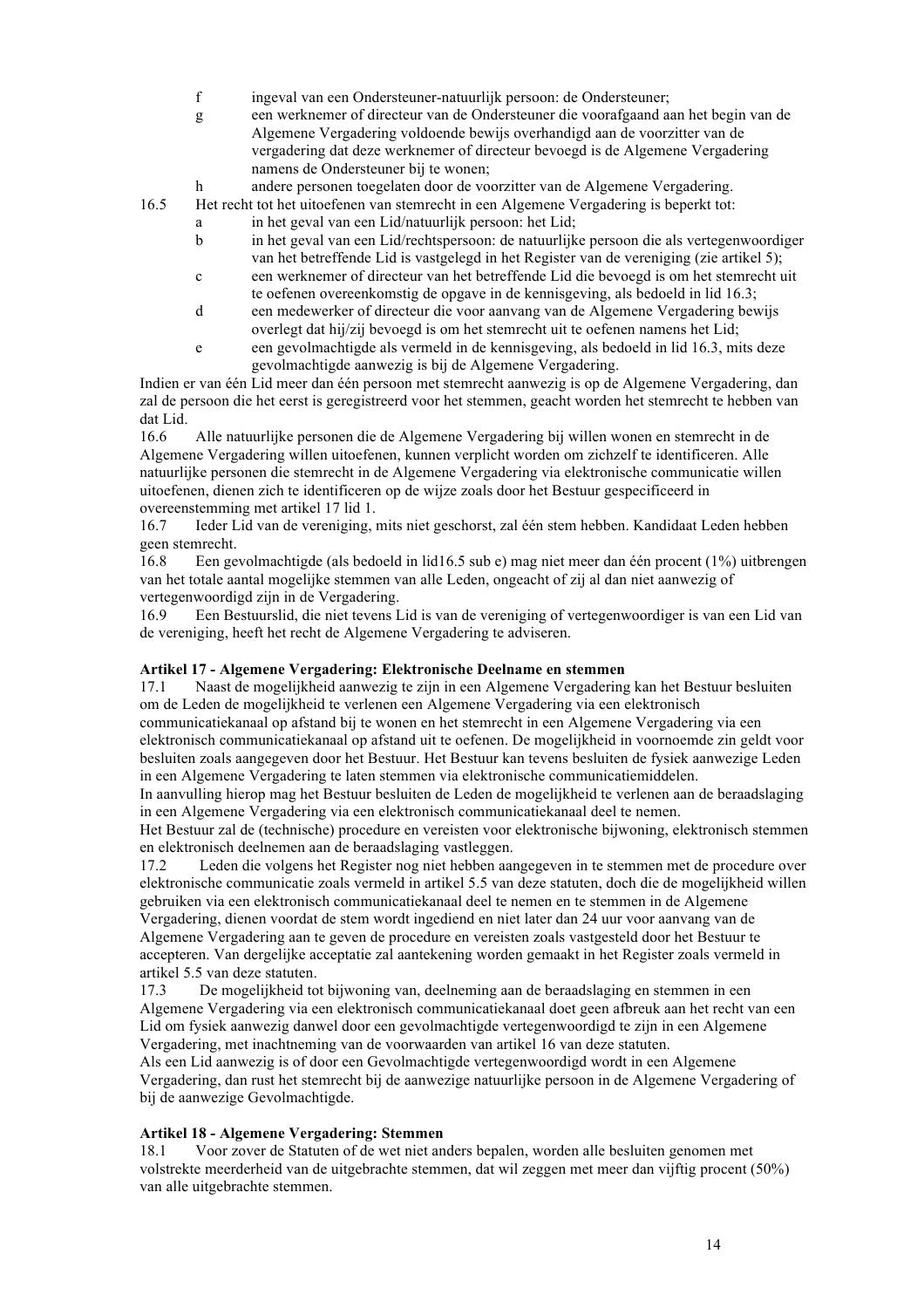18.2 Het ter Algemene Vergadering uitgesproken oordeel van de voorzitter omtrent de uitkomst van een stemming is definitief en bindend. Hetzelfde geldt ten aanzien van het ter Algemene Vergadering uitgesproken oordeel van de voorzitter omtrent de inhoud van een genomen besluit, voor zover wordt gestemd over een niet Schriftelijk vastgelegd voorstel gedaan in een Algemene Vergadering waarin alle Leden aanwezig of vertegenwoordigd zijn, als vermeld in artikel 15.9.

18.3 Wordt echter de juistheid van dat oordeel als bedoeld in lid 18.2, onmiddellijk na het uitspreken ervan, betwist, dan vindt een nieuwe stemming plaats wanneer de volstrekte meerderheid van de Vergadering of, indien de oorspronkelijke stemming niet per openbare handopsteking of Schriftelijk geschiedde, één stemgerechtigde dit verlangt. Door de nieuwe stemming vervallen de rechtsgevolgen van de oorspronkelijke stemming.

18.4 Verkiezingen van personen geschiedt als volgt: Het stemgerechtigd Lid stelt de kandidaten naar zijn/haar voorkeur op (eerste keus, tweede keus, et cetera). Indien na de eerste stemrondes een van de kandidaten de volstrekte meerderheid van de stemmen heeft verworven, valt de kandidaat met de minste stemmen af en alle stembriefjes van deze kandidaat worden herteld. De daaropvolgende voorkeur van deze stembriefjes wordt gebruikt om hun stem opnieuw toe te wijzen aan een van de overgebleven kandidaten. Dit proces van hertellen wordt herhaald totdat een van de kandidaten op deze wijze een volstrekte meerderheid van de stemmen heeft verworven (Instant RunOff Voting).

Ingeval meerdere bestuurszetels vervuld dienen te worden, dan zal per te vervullen bestuurszetel een individuele stemprocedure plaatsvinden op basis van slechts één stemronde, waarin (1) alle stemmen voor alle bestuurzetels worden uitgebracht en (2) de voorkeur van de stemgerechtigde voor de kandidaten in dezelfde volgorde zal zijn voor elke zetel. Is een kandidaat gekozen voor een bestuurszetel, dan is hij/zij niet meer verkiesbaar voor een andere bestuurszetel.

18.5 Indien de stemmen staken over andere onderwerpen dan verkiezing van personen dan is het voorstel verworpen.<br>18.6 De voorzitt

18.6 De voorzitter besluit over de stemmethode. Er kan Schriftelijk gestemd worden of per openbare handopsteking. Indien het een verkiezing van personen betreft of het stemmen vindt plaats via het elektronische communicatiekanaal dan zal de stemming Schriftelijk plaatsvinden. De voorzitter is gerechtigd om te bepalen dat ook de stemming ten aanzien van andere zaken Schriftelijk zal geschieden. Schriftelijke stemming als bedoeld in dit artikel geschiedt bij gesloten, ongetekende briefjes.

Besluitvorming bij acclamatie is mogelijk, tenzij een stemgerechtigde schriftelijke stemming of stemming via openbare handopsteking verlangt.

Elk Lid heeft hetzij de mogelijkheid zijn stem uit te brengen aanwezig in de Algemene Vergadering hetzij de mogelijkheid zijn stem uit te brengen via het elektronisch communicatiekanaal gericht aan de vereniging in overeenstemming met de procedure en de voorwaarden zoals beschreven in Artikel 17. Een inkomende stem via het elektronisch communicatiekanaal is slechts geldig indien deze stem is ontvangen gedurende de tijd die is opengesteld voor het stemmen via het elektronische communicatiekanaal tijdens de Algemene Vergadering. Wanneer een stem is ingediend, dan kan de stem niet meer worden aangepast.

18.7 Onthouding van stemmen en ongeldige stemmen worden geacht niet te zijn uitgebracht. Alle stemmen, geldig en ongeldig en alle onthoudingen, zullen worden genotuleerd.

### **Artikel 19 - Algemene Vergadering: Voorzitter. Notulen**

19.1 De Algemene Vergaderingen worden geleid door de voorzitter van het Bestuur; indien de voorzitter van het Bestuur afwezig is zal het Bestuurslid dat het langst in functie is, optreden als voorzitter.<br>19.2 Indien er geen voorzitter is aangewezen, overeenkomstig het benaalde in lid 191 zal de 19.2 Indien er geen voorzitter is aangewezen, overeenkomstig het bepaalde in lid 19.1, zal de Vergadering zelf in het voorzitterschap voorzien. Tot dat moment zal de in leeftijd oudste ter vergadering aanwezige natuurlijke persoon, die Lid is van de vereniging of vertegenwoordiger is van een Lid van de vereniging (als bedoeld in artikel 16.4 sub b, c, en d), optreden als voorzitter.

19.3 Het Bestuur houdt van de genomen besluiten aantekening. Indien het Bestuur niet ter Vergadering aanwezig is, zal de voorzitter van de Vergadering het Bestuur zo spoedig mogelijk na de Vergadering voorzien van een exemplaar van de tekst van de genomen besluiten. De aantekeningen worden toegankelijk gemaakt voor inzage op de website van de vereniging.

#### **Artikel 20 - Algemene Vergadering: Besluitvorming buiten vergadering**

20.1 Schriftelijke door de Leden buiten Vergadering genomen besluiten, hebben dezelfde rechtskracht als in Vergadering genomen besluiten, mits zulks geschiedt nadat het Bestuur daarvan op de hoogte is gesteld en met inachtneming van de bepalingen van deze Statuten en voorts met algemene stemmen van alle Leden.

20.2 Het Bestuur houdt van de aldus genomen besluiten aantekening. Artikel 19.3 is van overeenkomstige toepassing.

### **Artikel 21 - Statutenwijziging en ontbinding**